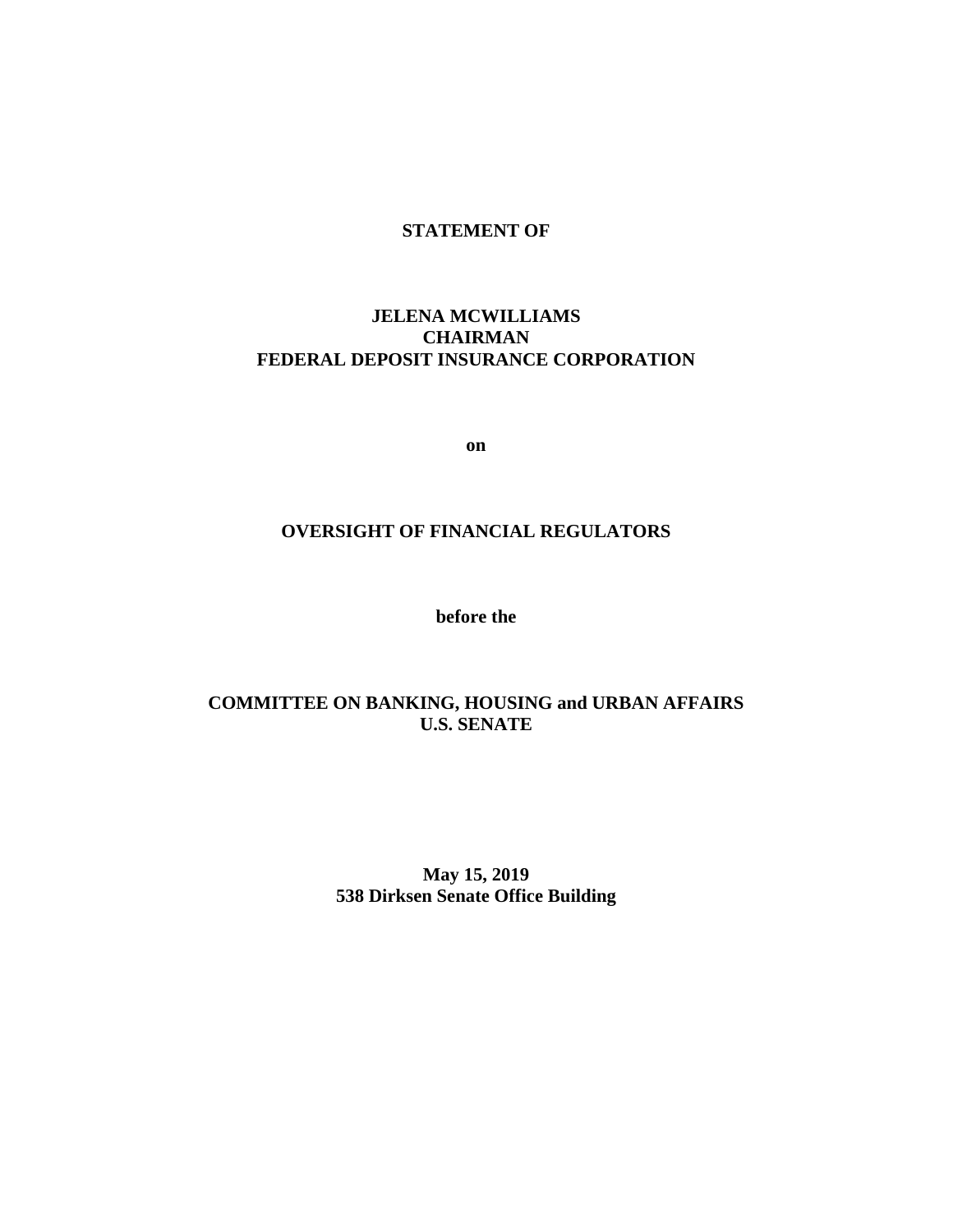Chairman Crapo, Ranking Member Brown, and members of the Committee, thank you for the opportunity to testify today before the Senate Committee on Banking, Housing, and Urban Affairs. As we quickly approach my first anniversary as Chairman, I appreciate the opportunity to share with the Committee how the Federal Deposit Insurance Corporation (FDIC) is working to ensure our regulated institutions are serving their communities and how our regulatory and supervisory efforts are strengthening the agency's oversight of depository institutions of all sizes.

#### **The Financial Needs of Communities**

Our nation's banks are the center of economic activity in their communities. The ability of these banks to provide safe and secure financial products and services to their customers forms the backbone of a strong national economy. The FDIC's oversight of these banks is critical to financial stability and consumer protection. It is incumbent that we exercise this oversight in a manner that recognizes an institution's business model and does not impose unnecessary costs or burdens on legitimate activities.

For these reasons, I have focused much of my efforts at the FDIC on understanding the needs of our communities and the banks that serve them. Our Community Bank Advisory Committee (CBAC), composed of bankers from across the nation, has been a valuable resource in this regard. By the end of the summer, I will also be nearly halfway through my 50-state listening tour. These meetings with local bankers, state supervisors, consumer groups, and our FDIC employees have been incredibly informative, and have underscored how important it is to get perspectives on our regulatory efforts outside the D.C. "beltway."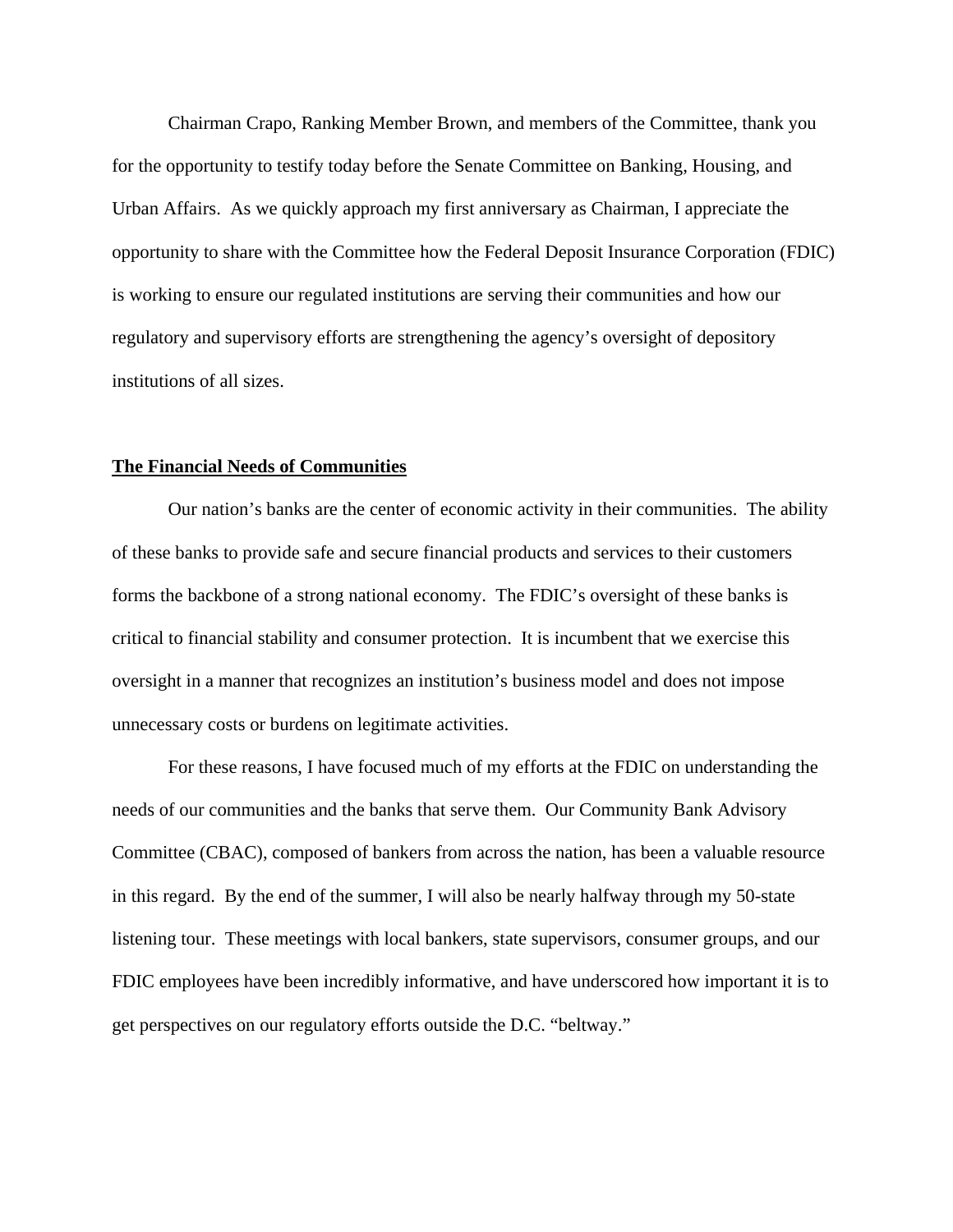Based on the feedback from our banks and the communities they serve, I have challenged the FDIC to increase our efforts to:

- Promote and preserve the nation's Minority Depository Institutions (MDIs);
- Encourage community banking, including the establishment of *de novo* banks in communities of all sizes;
- Provide clarity and consistency to financial institutions on their obligations under the Community Reinvestment Act (CRA); and
- Ensure that banks can help low- and moderate-income households who are often unbanked or underbanked – meet their financial needs safely when confronted with a crisis.

# *Minority Depository Institutions*

Many of the institutions overseen by the FDIC are small banks, including MDIs, whose communities have unique needs for accessing financial services, and our oversight must reflect their critical role in our financial system. The FDIC embraces its statutory responsibility to preserve and promote the health of MDIs. The vitality of these banks is critical given their role in the economic well-being of the minority and traditionally underserved communities many MDIs serve.

The FDIC has a number of initiatives underway to support MDIs:

• In 2018, we appointed a full-time, permanent executive to manage our MDI programs across the FDIC, and have increased the representation of MDIs on the CBAC from one to three institutions, where MDIs now represent one-sixth of CBAC members.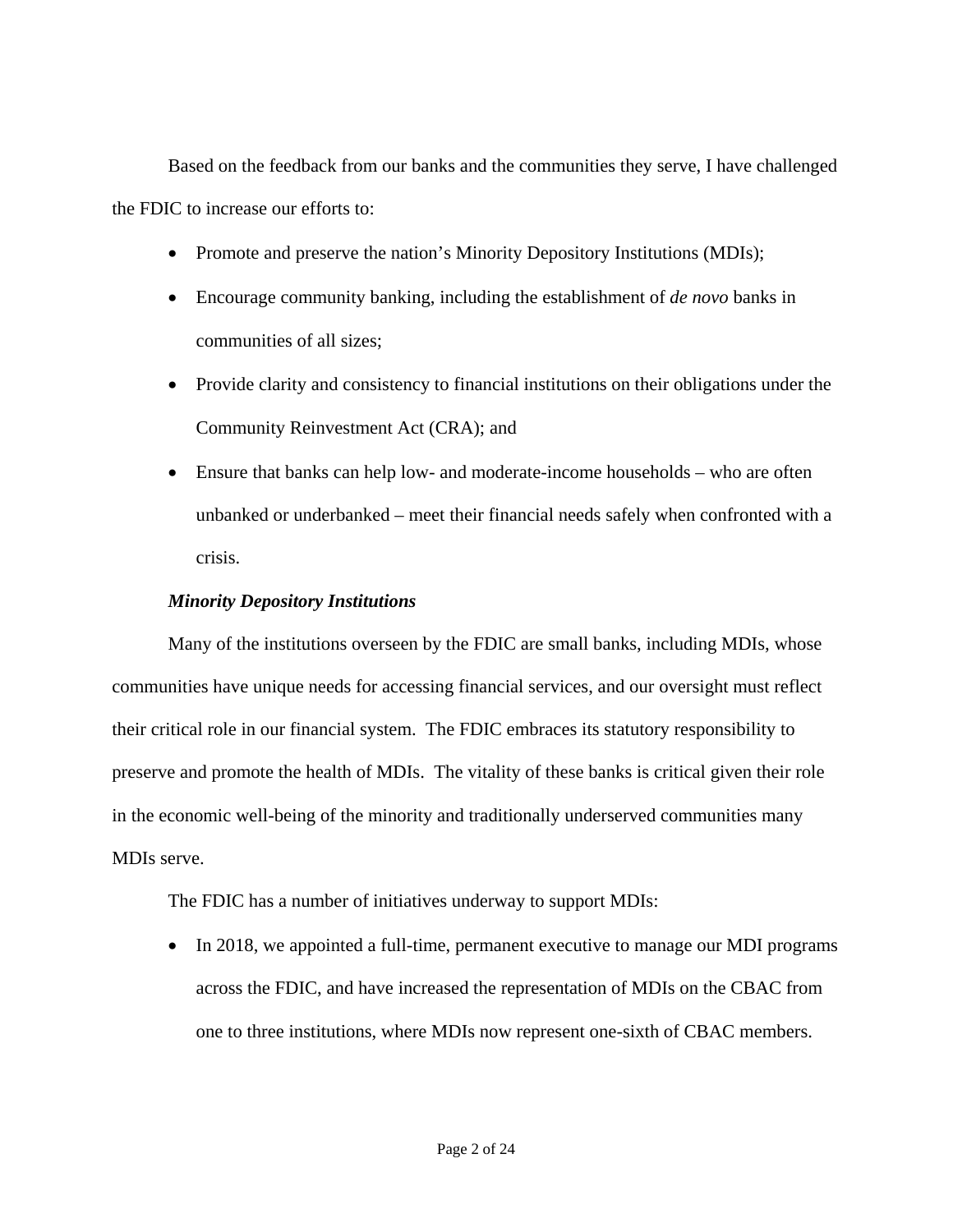- In June of this year, we will host the first of several roundtables between MDIs and other FDIC-supervised institutions to share expertise and to promote possible collaborative opportunities, including direct investments and deposits in MDIs.
- In June, the FDIC will publish a research study on MDIs and host the 2019 Interagency MDI and Community Development Financial Institution (CDFI) Bank Conference.
- We continue to provide technical assistance to groups seeking to organize new MDIs, and to existing MDIs to support their efforts to acquire failing institutions (including three regional roundtables and two webinars over the last few months, an additional webinar in the future, and a workshop at our June MDI and CDFI conference).
- This fall, we will establish a new MDI subcommittee on the CBAC to both highlight the MDIs' efforts in their communities and to provide a platform for MDIs to exchange best practices.

Beyond these outreach efforts, the FDIC is working on a revised policy statement to underscore our commitment to the health of MDIs. We will continue other technical assistance efforts with these banks, including with groups seeking to create new MDIs.

## *Streamlining the De Novo Application Process*

Banks – particularly community banks – are the economic heartbeat of communities of all sizes across the United States. New financial institutions preserve the vitality of the banking sector, fill important gaps in banking markets, and provide credit services to markets that may be overlooked. The FDIC is open to, and supportive of, deposit insurance filings from all firms, including fintechs. All applications for deposit insurance must be evaluated under the statutory requirements enumerated in Section 6 of the Federal Deposit Insurance Act (FDI Act).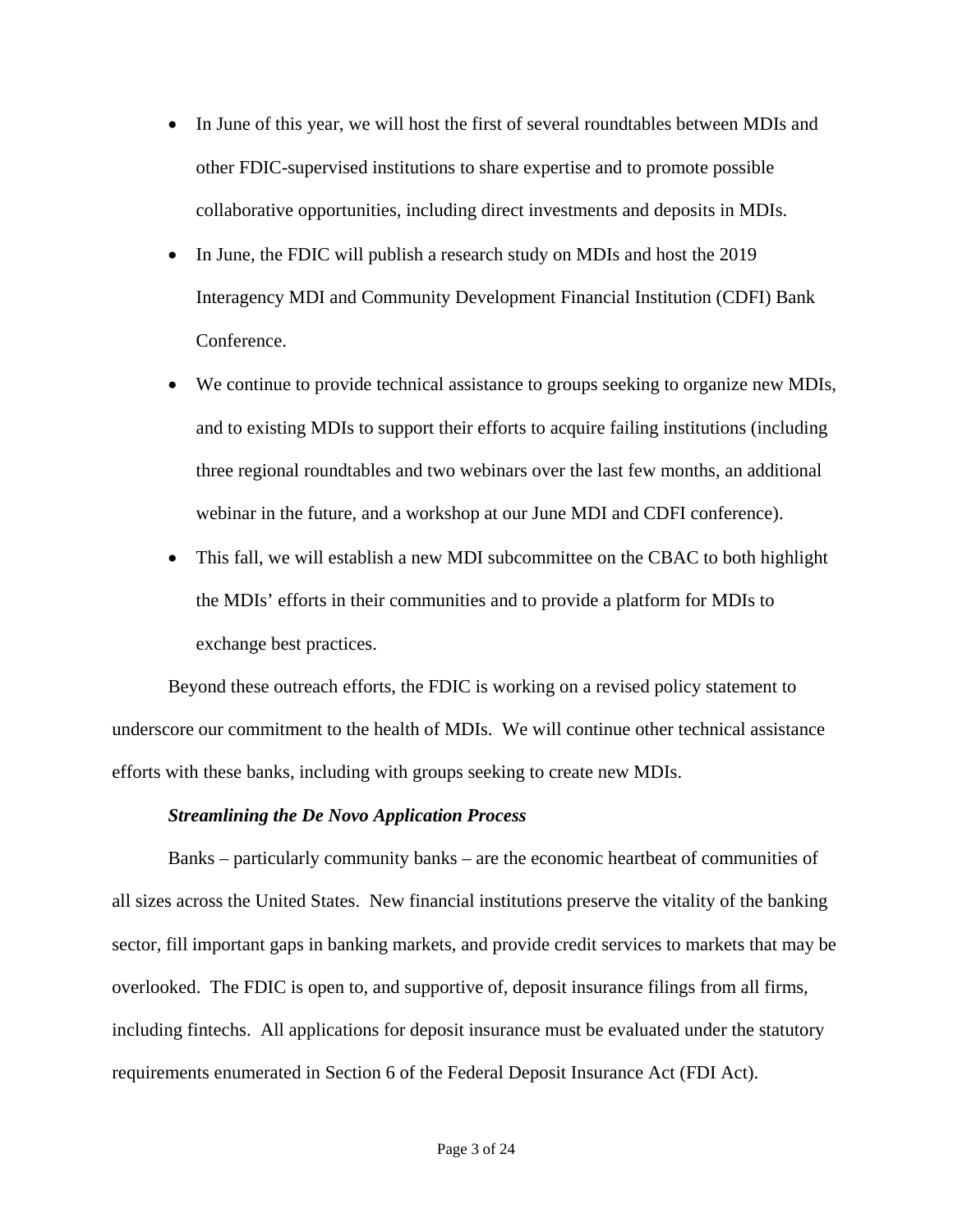While very few new banks opened in the years following the crisis, the FDIC is seeing renewed interest from organizers. To support the formation of these new institutions, the FDIC is reviewing its processes related to deposit insurance applications. For example, we have revised how we receive and review draft deposit insurance proposals. Under our new procedures, we now provide initial feedback to organizers on draft applications prior to formal submission, which helps them develop more actionable applications. To solicit additional ideas for improvement, we also conducted significant outreach efforts to engage the public, including issuing a Request for Information (RFI) last fall and holding seven roundtable events across the country.

## *CRA*

Last year, the Office of the Comptroller of the Currency (OCC) solicited public feedback on how CRA regulations could be modernized to improve the effectiveness of the law and provide much needed clarity to financial institutions on compliance. The OCC, FDIC, and the Federal Reserve Board (FRB) have reviewed the comment letters received by the OCC and are working together on a proposal for a revised regulatory framework that can help meet these dual goals.

As these efforts proceed, our focus should include: clarifying what activities qualify for CRA consideration; reviewing how we assess lending – including digital lending – by banks outside of their main offices and branches; and ensuring that CRA investments target those most in need in a bank's community.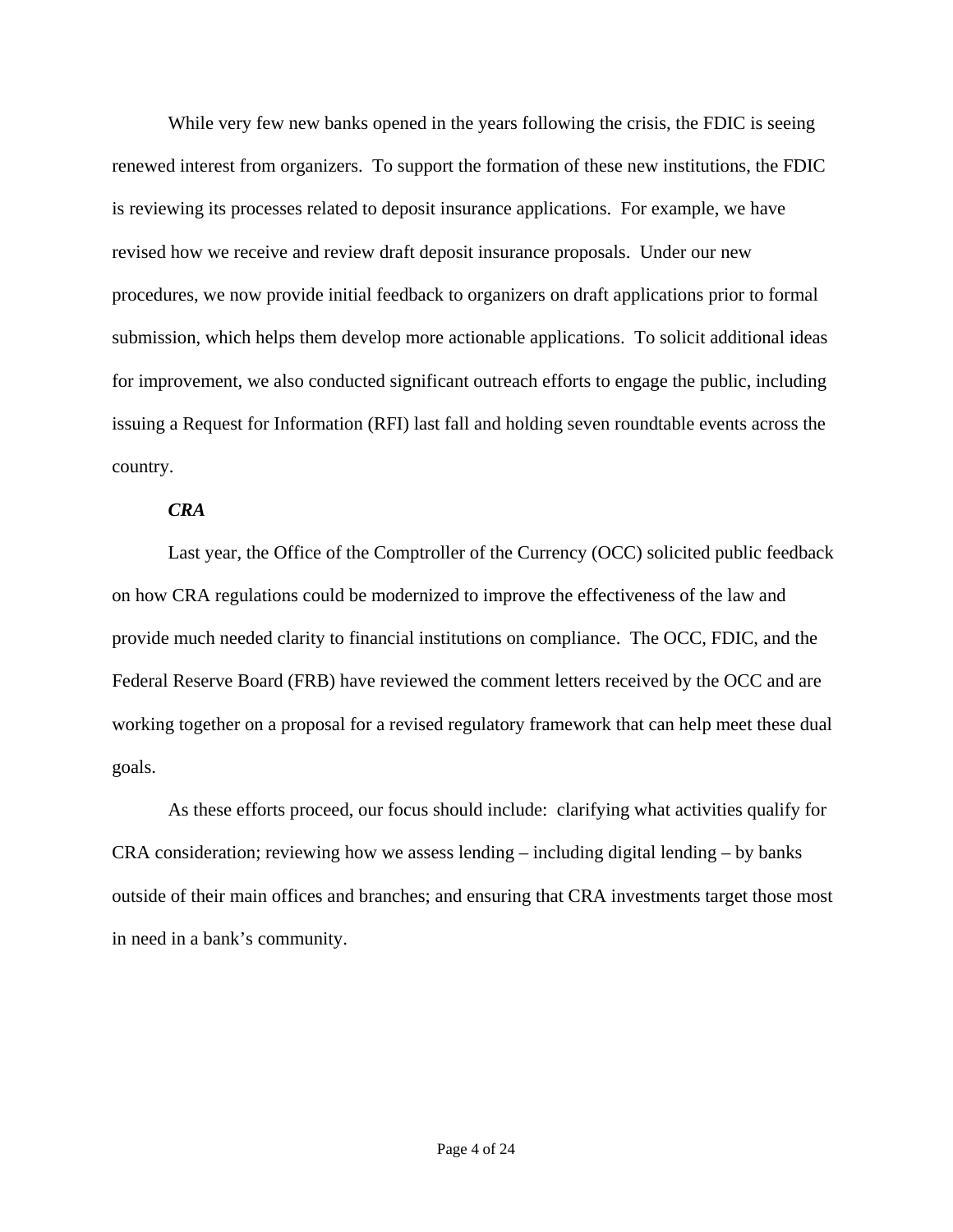## *Small-Dollar Lending*

According to a recent study by the FRB, nearly four in 10 households cannot cover a \$400 emergency expense with cash.<sup>[1](#page-5-0)</sup> While some banks offer small-dollar lending to help those in need, many banks have chosen not to offer such products because of regulatory uncertainty.<sup>[2](#page-5-1)</sup> As a result, many families rely on non-bank providers to cover these emergency expenses, or their needs go unmet.

To solicit feedback on these products and consumer needs, the FDIC issued an RFI last year to learn more about small-dollar credit needs and concerns. We have reviewed the more than 60 comments received and plan to revisit our 2013 guidance to ensure that it does not impose an impediment to banks considering the extension of responsible small-dollar credit.

# *Appraisal Thresholds*

 $\overline{a}$ 

Last year, the FDIC and our partner agencies finalized a proposal to raise the appraisal threshold for federally related commercial real estate transactions from \$250,000 – where it was set in 1994 – to \$500,000. Additionally, the agencies proposed raising the threshold for federally related residential real estate transactions from \$250,000 – also set in 1994 – to \$400,000. These

<span id="page-5-1"></span> $2$  The three prudential banking agencies have each taken a separate approach to small-dollar lending at the institutions they regulate. See FDIC FIL-50-2007, *Affordable Small-Dollar Loan Guidelines* (June 19, 2007), available at: [https://www.fdic.gov/news/news/financial/2007/fil07050.pdf;](https://www.fdic.gov/news/news/financial/2007/fil07050.pdf) OCC Bulletin 2018-14, *Core Lending Principles for Short-Term, Small-Dollar, Installment Lending* (May 23, 2018), available at: [https://www.occ.gov/news-issuances/bulletins/2018/bulletin-2018-14.html;](https://www.occ.gov/news-issuances/bulletins/2018/bulletin-2018-14.html#_blank) *Federal Reserve Statement on Deposit Advance Products* (April 25, 2013), available at:

[https://www.federalreserve.gov/supervisionreg/caletters/caltr1307.htm.](https://www.federalreserve.gov/supervisionreg/caletters/caltr1307.htm#_blank)

Additionally, the Consumer Financial Protection Bureau has promulgated a rule that is now being revisited. See *CFPB Notice of Proposed Rulemaking to Delay the August 19, 2019 Compliance Date for the Mandatory Underwriting Provisions of the 2017 Final Rule to November 19, 2020* (February 6, 2019), available at: [https://files.consumerfinance.gov/f/documents/cfpb\\_payday\\_nprm-2019-delay.pdf;](https://files.consumerfinance.gov/f/documents/cfpb_payday_nprm-2019-delay.pdf) and *CFPB Notice of Proposed Rulemaking to Rescind Certain Provisions of its 2017 Final Rule Governing Payday, Vehicle Title, and Certain High-Cost Installment Loans* (February 6, 2019), available at:

[https://files.consumerfinance.gov/f/documents/cfpb\\_payday\\_nprm-2019-reconsideration.pdf.](https://files.consumerfinance.gov/f/documents/cfpb_payday_nprm-2019-reconsideration.pdf)

<span id="page-5-0"></span><sup>1</sup> *Federal Reserve Board Report on the Economic Well-Being of U.S. Households in 2017* (May 2018), available at: [https://www.federalreserve.gov/publications/files/2017-report-economic-well-being-us-households-201805.pdf.](https://www.federalreserve.gov/publications/files/2017-report-economic-well-being-us-households-201805.pdf)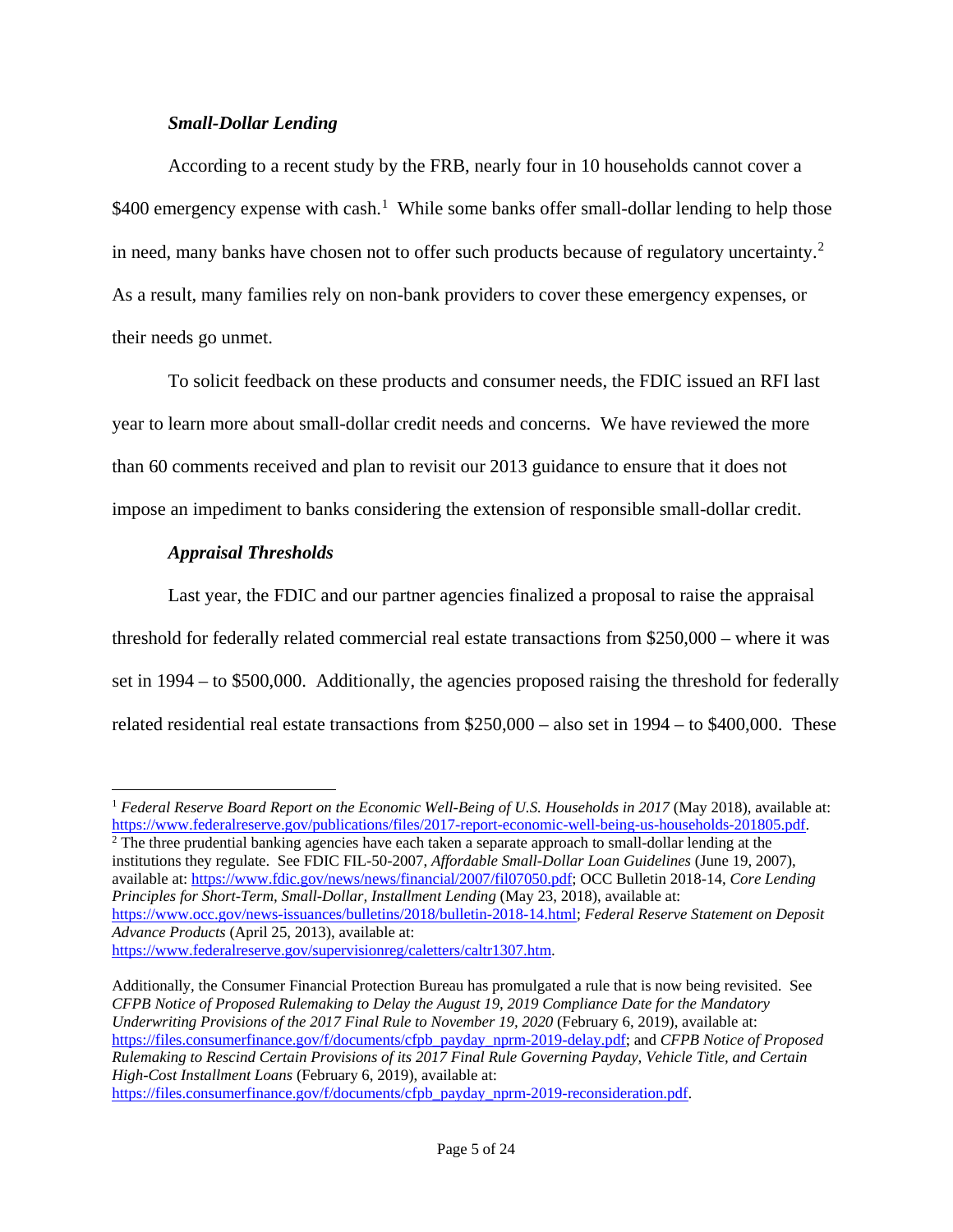proposed changes balance current market realities and price appreciation, including needs in rural communities where access to appraisal services can be limited, with the need to ensure the safety and soundness of our institutions. We have received numerous comments on these proposals and are currently working to finalize the rulemaking.

## **Regulatory Efforts to Strengthen the Financial System**

The FDIC strives to implement its regulatory approach to Insured Depository Institutions (IDIs) in a manner that reflects differences in risk profile among industry participants, while achieving our goals for a safe, sound, and stable banking system. To support our regulatory efforts, FDIC examiners conduct bank examinations using a risk-focused examination program, which helps the FDIC identify emerging risks and take supervisory or regulatory actions to help mitigate those risks. Our ability to effectively supervise larger institutions is a particularly critical foundation for our regulatory efforts and to ensure that large and complex financial institutions are resolvable in an orderly manner.

The FDIC is the primary federal regulator for 3,495 state-chartered institutions that are not members of the Federal Reserve System.<sup>[3](#page-6-0)</sup> Of this number, 40 have assets above \$10 billion. We have adopted a comprehensive and uniform supervisory process for oversight of these larger institutions. For institutions where the FDIC is the primary regulator, we generally apply a continuous examination program with dedicated staff conducting ongoing, on-site supervisory examinations and off-site institution monitoring. Staff works closely with other regulators to identify emerging risks across the agencies' portfolio of large institutions, assess the overall risk profile of the institutions, and promote consistency in supervisory approach.

l

<span id="page-6-0"></span><sup>3</sup> As of December 31, 2018.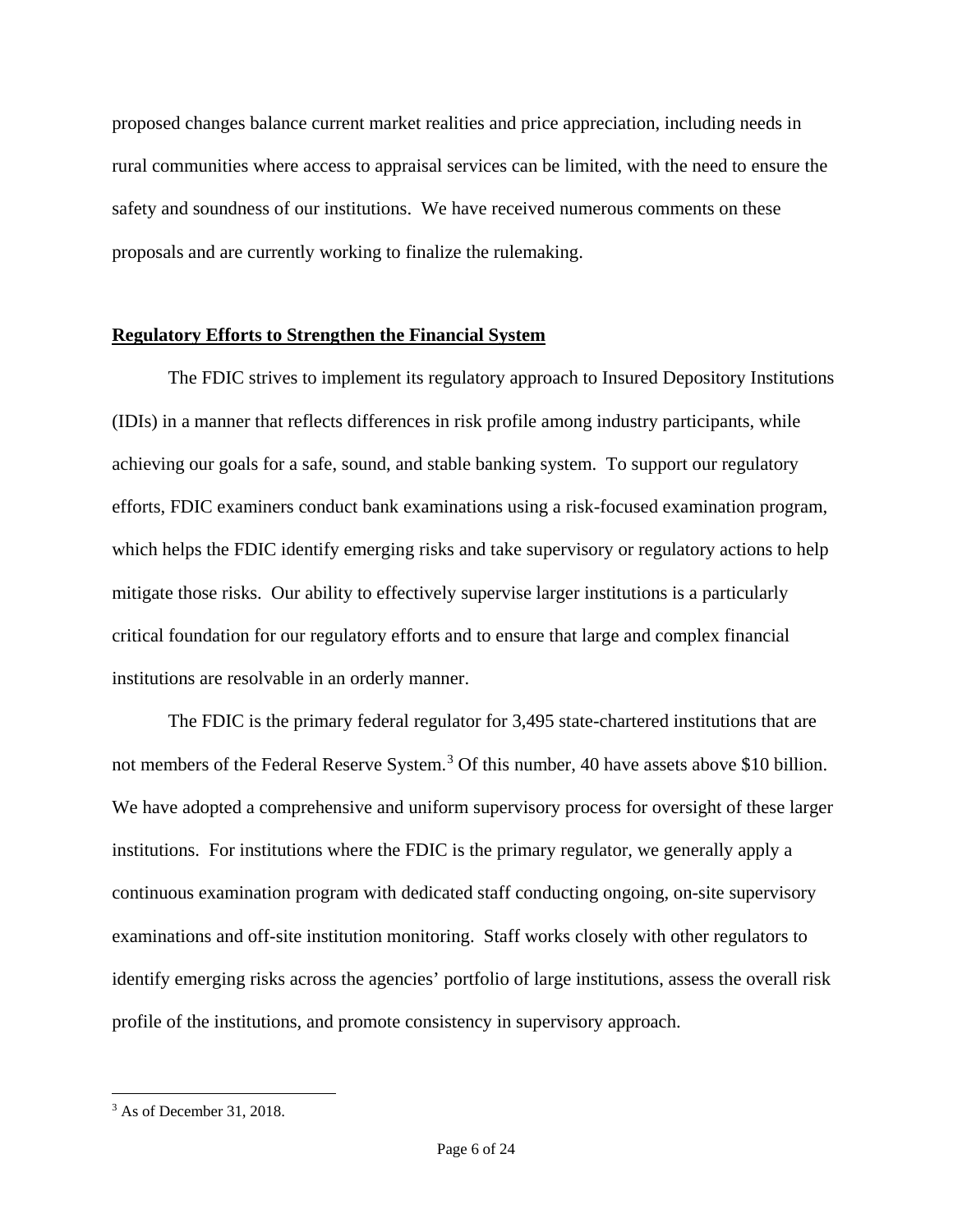The FDIC's Large Insured Depository Institution (LIDI) Program remains a primary tool for off-site monitoring of large IDIs, with the exception of the most complex IDIs. The LIDI Program provides a comprehensive process to standardize data capture and reporting for large institutions nationwide, allowing for quantitative and qualitative risk analysis. The LIDI Program supports effective large bank supervision by using individual institution information to focus resources on higher risk areas, determine the need for supervisory action, and support insurance assessments and resolution planning.

The FDIC regularly monitors the potential risks at all IDIs, including those for which it is not the primary federal supervisor. Through close coordination and collaboration with the OCC, FRB, and various state bank regulators, the FDIC monitors all institutions to ensure the Deposit Insurance Fund (DIF) is not placed at risk, and when necessary, exercises the authority to conduct special (backup) examination activities of IDI's where the FDIC is not the primary regulator.

For the most complex firms (the Global Systemically Important Banks, or G-SIBs), the FDIC has also established a Systemically Important Financial Institution (SIFI) Risk Report that is used to identify key vulnerabilities and assess capital sufficiency.

## *Appropriately Tailoring Regulatory Efforts*

Given the difference in size and complexity at our nation's financial institutions and the continued evolution of the financial services industry and our economy as a whole, it is vital that the FDIC continuously evaluate the regulatory framework for IDIs.

Congress directed specific action with respect to regulatory tailoring in the Economic Growth, Regulatory Relief, and Consumer Protection Act (EGRRCPA). Beyond EGRRCPA, the FDIC has a responsibility to regularly revisit prior regulations and guidance to ensure that we are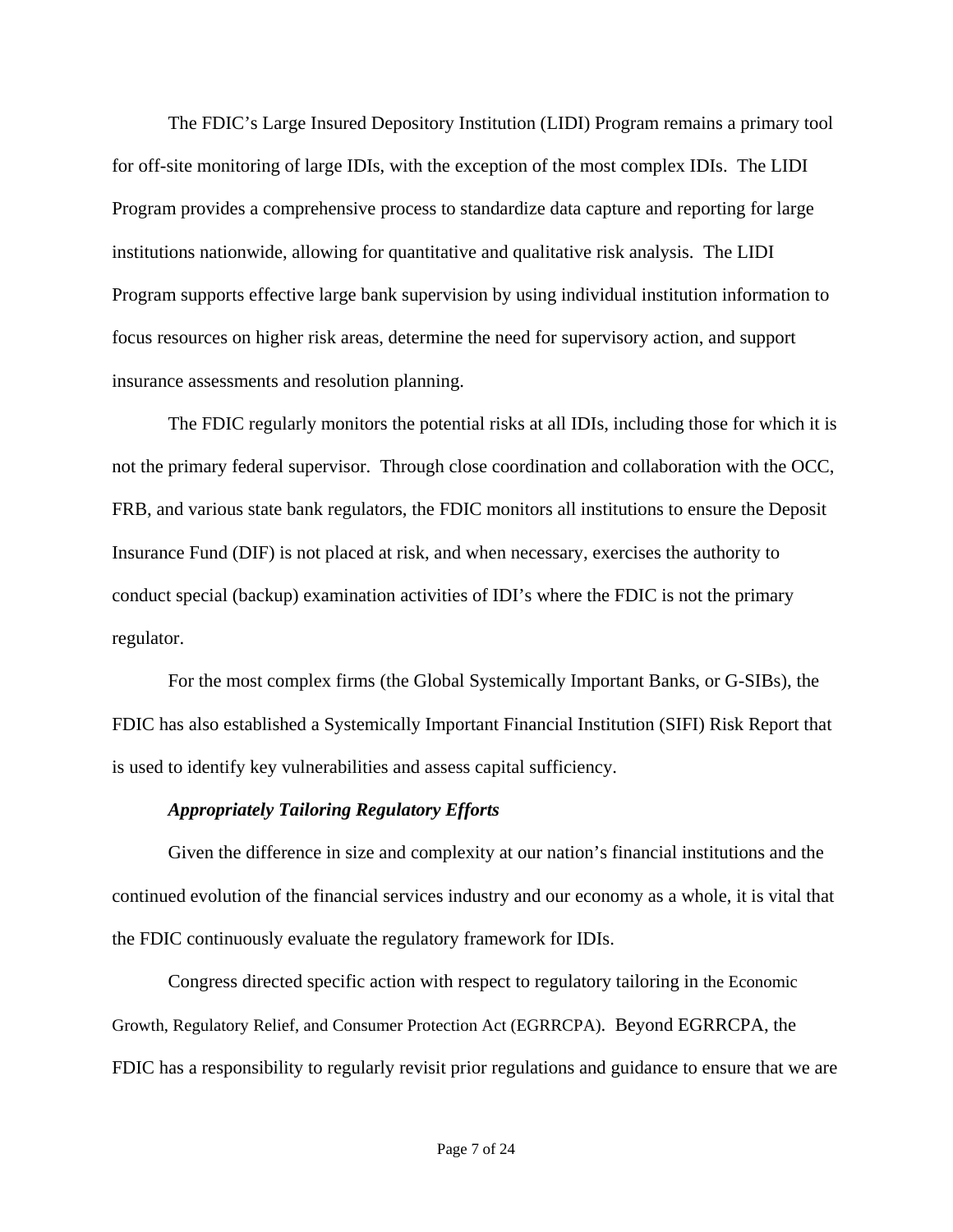appropriately addressing new risks to the system and are not imposing unnecessary regulatory burdens that might impede safe and secure banking activities. In addition, under the Economic Growth and Regulatory Paperwork Reduction Act of 1996 (EGRPRA), the FDIC has a responsibility to review our regulations at least once every 10 years to identify any outdated, unnecessary, or unduly burdensome requirements. To meet the congressional mandates of EGRRCPA and EGRPRA and our general regulatory responsibilities, the FDIC has taken numerous actions over the past year to appropriately tailor our regulatory approach to the risk presented by the individual institutions we oversee, while maintaining requisite safety and soundness and consumer protection.

#### *EGRRCPA*

Consistent with the statutory mandates in EGRRCPA, the FDIC has undertaken targeted changes to simplify the regulatory regime for community banks and small and mid-size regional banks based on their risk profiles, while maintaining the most robust capital and liquidity standards for our nation's largest, most systemically important banks. The FDIC has made considerable progress in implementing the requirements of EGRRCPA. For example, the FDIC has issued:

- An interagency proposal to incorporate exemptions from appraisal requirements for certain rural transactions (Section 103);
- A final rule to except a limited amount of reciprocal brokered deposits from being reported in Reports of Condition (Section 202);
- An interagency proposal to allow reduced reporting requirements in the first and third calendar quarters for certain institutions (Section 205);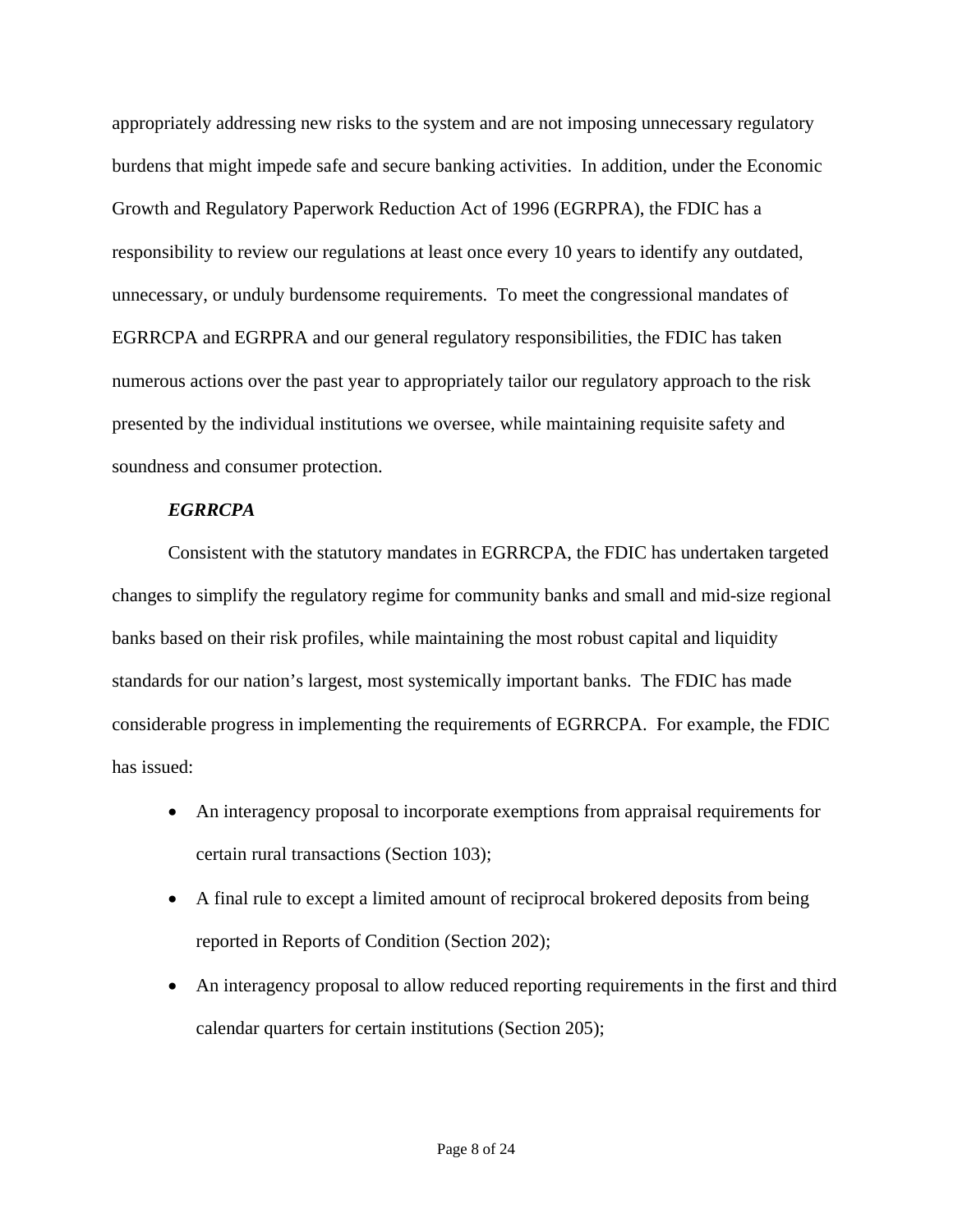- An interagency interim final rule to treat certain municipal obligations as high-quality liquid assets for purposes of calculating the liquidity coverage ratio (Section 403);
- Two interagency proposals to tailor capital and liquidity requirements according to risk-based categories, one for domestic and one for foreign banking organizations with total consolidated assets of \$100 billion (Section 401);
- An interagency proposal to amend the supplemental leverage ratio for custodial banking organizations (Section 402); and
- An interagency proposal to revise the definition of a high-volatility commercial real estate exposure (Section 214).

# *Volcker Rule*

 $\overline{\phantom{a}}$ 

Having observed several years of Volcker Rule compliance by FDIC-regulated entities, it has become clear that the rule as originally constructed is extremely complex and too subjective, resulting in uncertainty and unnecessary burden for smaller, less complex institutions.

To address some of these concerns, Congress exempted from the Volcker Rule all banks below \$10 billion in consolidated assets that do not engage in significant trading activity. The five agencies<sup>[4](#page-9-0)</sup> responsible for implementing the Volcker Rule have issued a notice of proposed rulemaking to fulfill the requirements of Section 203, which we expect to finalize soon.

Notwithstanding the proposed changes in EGRRCPA, the five agencies issued a separate, additional proposal, broadly referred to as Volcker 2.0. This proposal sought to simplify the rule and reduce the amount of subjectivity in its implementation. Benefitting from a review of 151 comment letters, we are working with our partner agencies toward revisions to the Volcker Rule to provide more clarity, certainty, and objectivity to market participants.

<span id="page-9-0"></span><sup>&</sup>lt;sup>4</sup> The agencies responsible for implementation of the Volcker Rule include the FDIC, OCC, FRB, the Securities and Exchange Commission, and the Commodity Futures Trading Commission.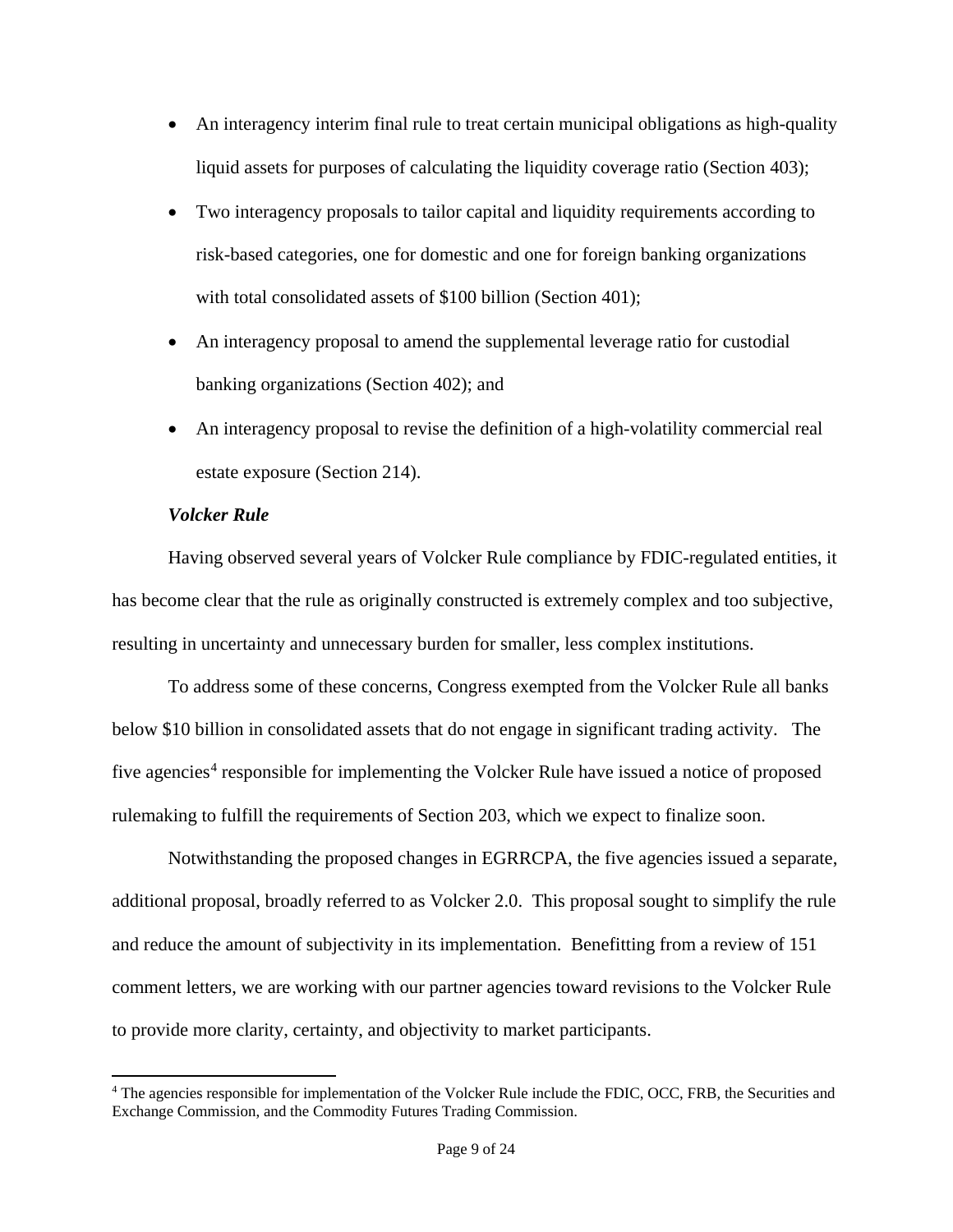## *Brokered Deposits Advance Notice of Proposed Rulemaking*

The FDIC is undertaking a comprehensive review of our long-standing regulatory approach to brokered deposits and the interest rate caps applicable to banks that are less than well capitalized. Since the statutory brokered deposit and rate restrictions applicable to less than well capitalized banks were put in place in 1989 and amended in 1991, the financial services industry has seen significant changes in technology, business models, and products.

In December 2018, our Board approved an Advance Notice of Proposed Rulemaking (ANPR) to seek public comment on all aspects of the FDIC's brokered deposit and interest rate regulations with a comment period that closed on May 7. In particular, we have heard concerns about the current methodology for calculating national rate caps applicable to less than well capitalized banks, and we appreciate the urgency surrounding this issue. The FDIC is expediting the rate cap component of our review with the goal of issuing a proposal for comment and a final rule by the end of the year.

# *Community Bank Leverage Ratio*

l

Efforts to comply with Basel III capital standards have imposed substantial compliance costs on community banks. In fact, at the time of the U.S. Basel III rulemakings, the FDIC, OCC, and FRB found that the vast majority of community banks already maintained sufficient capital levels to exceed the new minimum thresholds.<sup>[5](#page-10-0)</sup> The Basel III standards, which were intended for internationally active banks, are simply too complex and ultimately unnecessary for community banks.

<span id="page-10-0"></span><sup>5</sup> See OCC and the FRB Regulatory Capital Rules: Regulatory Capital, Implementation of Basel III, Capital Adequacy, Transition Provisions, Prompt Corrective Action, Standardized Approach for Risk-weighted Assets, Market Discipline and Disclosure Requirements, Advanced Approaches Risk-Based Capital Rule, and Market Risk Capital Rule, 78 FR 198 (October 11, 2013).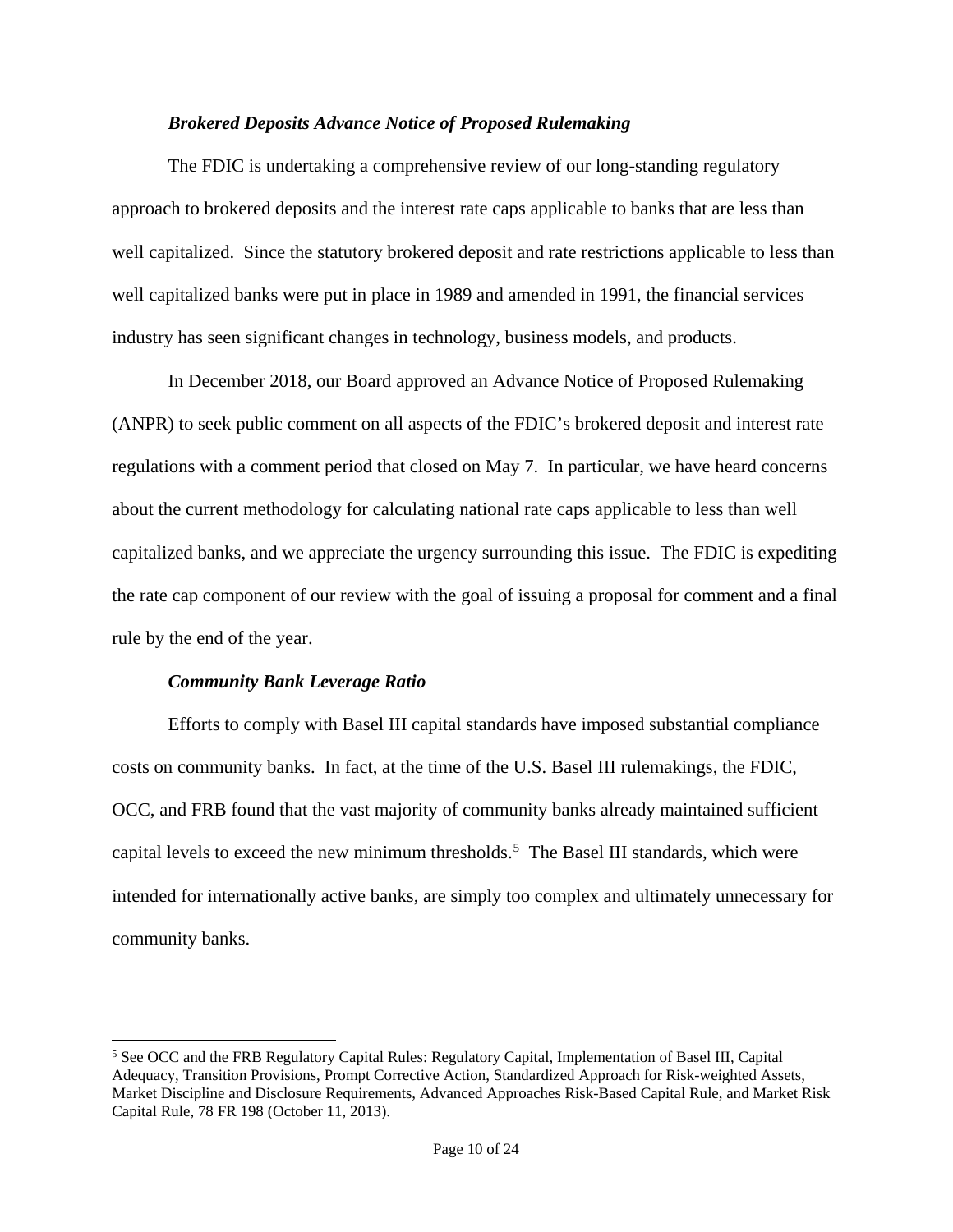In September 2017, the FDIC took an initial step to streamline the capital regime for small banks by issuing the proposed "capital simplification rule" under EGRPRA.<sup>[6](#page-11-0)</sup> This proposed rule would modify the treatment of mortgage servicing assets, certain deferred tax assets, and investments in unconsolidated financial institutions, such as Trust Preferred Securities (TruPS), among other provisions. The FDIC will finalize this capital simplification proposal in the next few weeks.

In the meantime, Section 201 of EGRRCPA directed the FDIC to provide an optional community bank leverage ratio (CBLR) for qualifying community banks. The FDIC, OCC, and FRB issued a proposal to implement the CBLR in November 2018.<sup>[7](#page-11-1)</sup>

Under the proposed CBLR rule, a qualifying bank with less than \$10 billion in consolidated assets would not have to comply with the existing risk-based capital requirements if the bank meets a simple ratio of tangible equity to total assets. The proposal includes a definition of tangible equity that is designed to be very simple to calculate and includes highquality, loss-absorbing capital. In order to qualify under the proposal, banks will need to satisfy certain activity-related criteria and calculate a simple leverage ratio. This approach is most appropriate for small banks with traditional business models. Another key feature of the CBLR proposal is that it is optional.

We estimate that over 80 percent of community banks would be eligible for the proposed CBLR based on the proposed calibration and qualifying criteria. This was a key priority in

<span id="page-11-0"></span><sup>6</sup> See FDIC Notice of Proposed Rulemaking *Simplifications to the Capital Rule Pursuant to the Economic Growth and Regulatory Paperwork Reduction Act of 1996*, FIL-45-2017 (September 27, 2017), available at: [https://www.fdic.gov/news/news/financial/2017/fil17045.pdf.](https://www.fdic.gov/news/news/financial/2017/fil17045.pdf)

 $\overline{a}$ 

<span id="page-11-1"></span><sup>7</sup> See OCC, FRB, and the FDIC Notice of Proposed Rulemaking, *Regulatory Capital Rule: Capital Simplification for Qualifying Community Banking Organizations*, 84 FR 3062 (February 8, 2019), available at: [https://www.fdic.gov/news/board/2018/2018-11-20-notice-sum-b-fr.pdf.](https://www.fdic.gov/news/board/2018/2018-11-20-notice-sum-b-fr.pdf)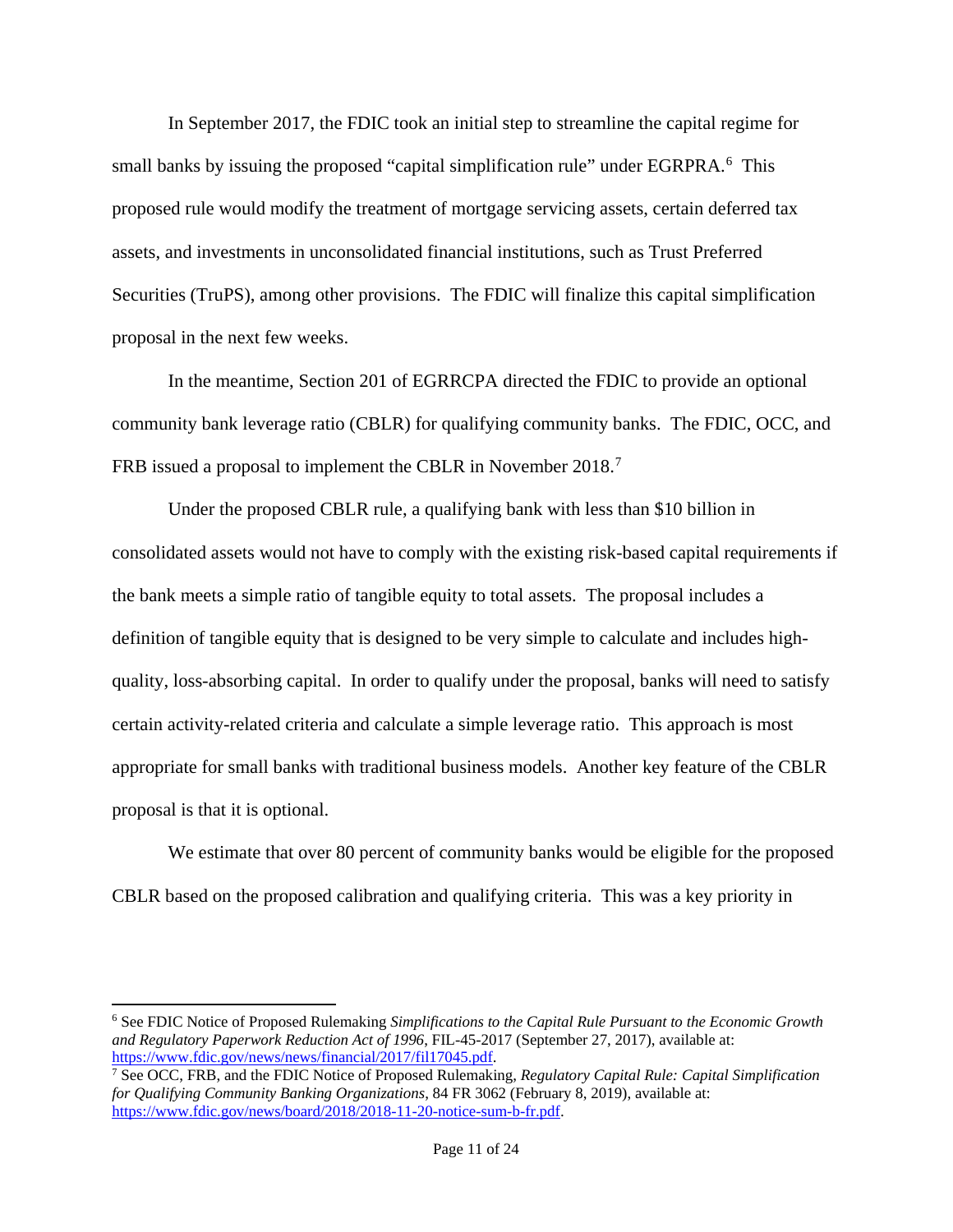designing the proposal – to ensure that the simple ratio would be available broadly and without too many complex restrictions.

A key burden reducing aspect of the proposal is that the CBLR would require a single page of regulatory reporting, a substantial reduction from the 15 pages currently required.

Since the agencies issued the CBLR proposal, we received numerous helpful comments and are carefully reviewing each of them. For example, we have heard feedback on the CBLR levels proposed as proxies under the Prompt Corrective Action (PCA) framework. These proxies were included in the proposal as an option for institutions that fall below the CBLR to allow them to continue to use the framework. Reverting to Basel III based capital calculations at a time when they should be focused on addressing their declining capital position could be resource intensive and counterproductive for a small bank. We recognize that this has caused some concern and are considering how best to proceed with this feature of the proposal based upon the comments.

#### *Stress Tests*

Section 401(a) of EGRRCPA raised the minimum consolidated asset threshold for financial company-run stress tests from \$10 billion to \$250 billion. In July 2018, the FDIC, OCC, and FRB gave immediate relief from these requirements to banking organizations with less than \$100 billion in assets. We expect to finalize the proposed rules to implement these statutory changes in the coming months.

The agencies are also considering amendments to the 2012 Stress Testing Guidance that would provide for further tailoring of supervisory expectations. In particular, the agencies are considering raising the asset threshold in the 2012 Stress Testing Guidance to \$100 billion. Under such an approach, banking organizations under \$100 billion in assets would be expected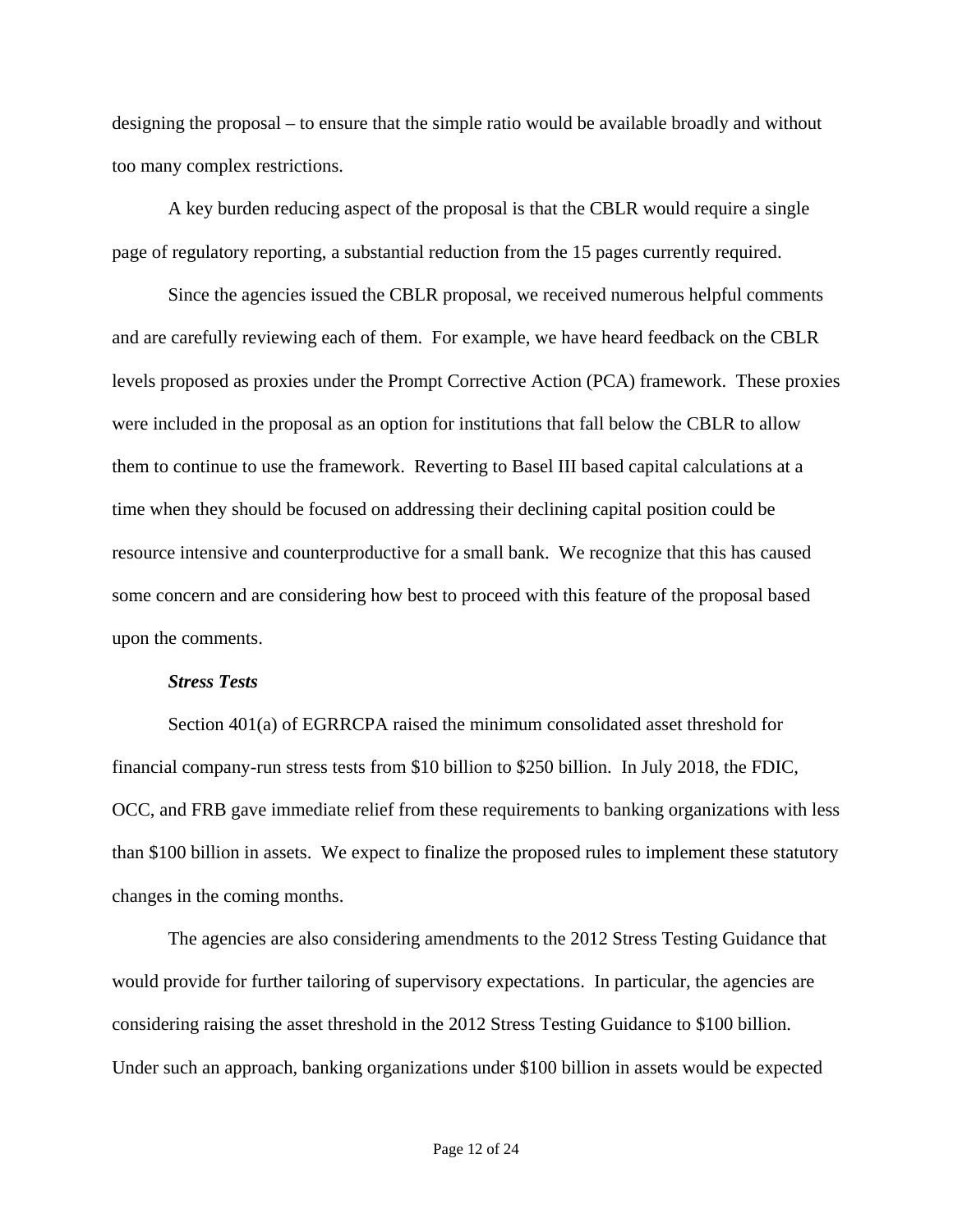to use appropriate risk management processes to address risks in specific subject matter areas rather than undertake a general, comprehensive stress testing framework more appropriate for larger firms.

### *Resolution Planning*

The FDIC is tasked with resolving failed banks and, if called upon, large bank holding companies or other SIFIs. To support this mandate and improve their resolvability, the largest bank holding companies are required by law to submit resolution plans outlining how they can fail in an orderly way under the Bankruptcy Code.

Since the resolution planning requirements took effect in 2012, large firms have improved their resolution strategies and governance, refined their estimates of liquidity and capital needs in resolution, and simplified their legal structures. For example, the U.S. G-SIBs have developed a single-point-of-entry (SPOE) resolution strategy that is intended to enable the functioning of critical operations at key subsidiaries, while the parent enters a preplanned bankruptcy proceeding designed to facilitate the recapitalization of key subsidiaries, preserve going concern value, and protect financial stability. These firms have also established clean holding companies and issued long-term debt which can be converted to equity in the event of a failure. These actions help ensure that market participants — not taxpayers — bear the risk of loss.

In addition to the bankruptcy planning requirements for the largest U.S. bank holding companies, the FDIC also reviews resolution plans filed by larger IDIs planning for resolution under the FDI Act (IDI Rule). This work, along with other measures, has improved our readiness for these resolutions.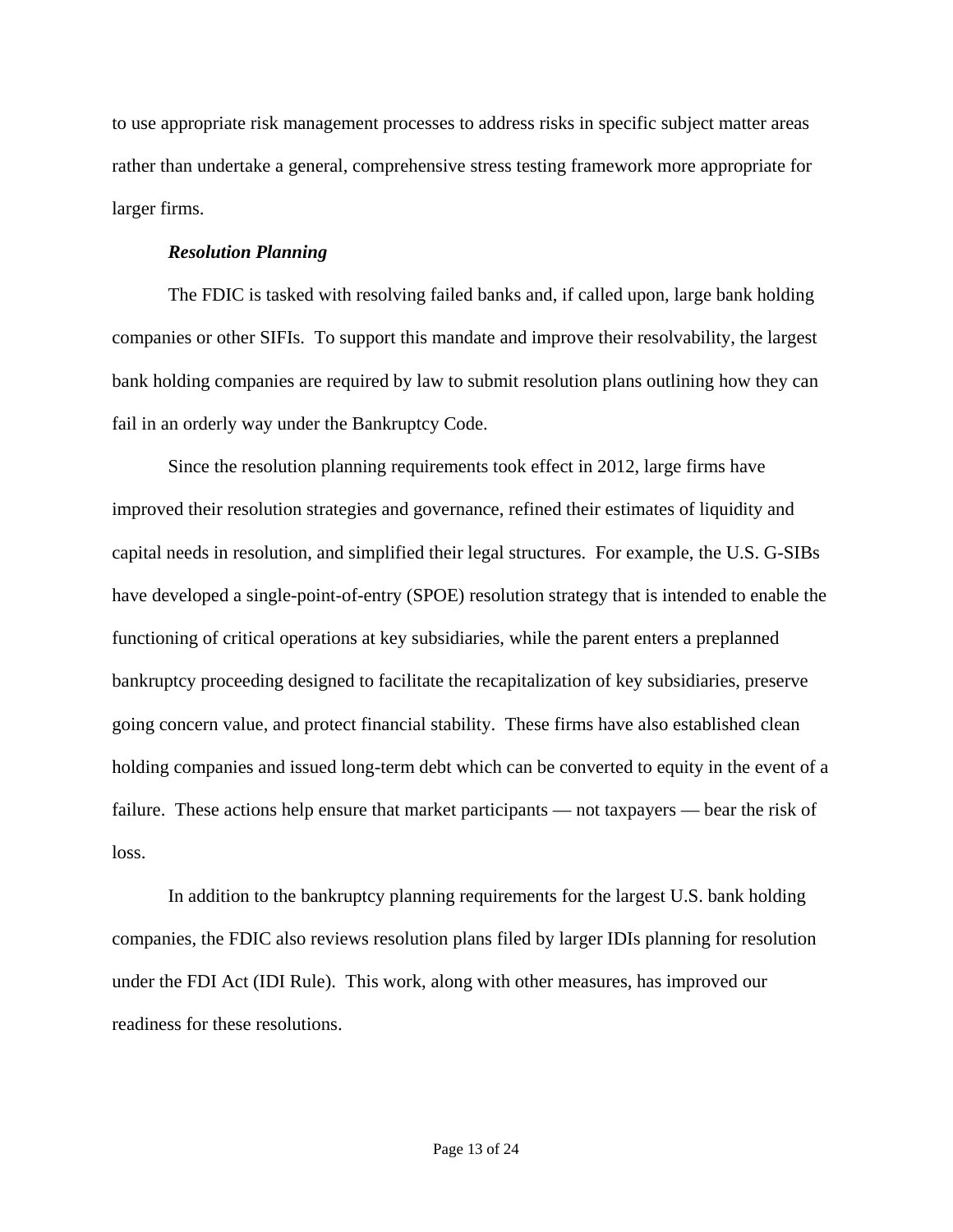Based on experience implementing both rules, the FDIC issued two proposals in April to build on progress already made and to make the resolution process more efficient and effective. The proposals reflect my views that resolution planning for the largest institutions is critical, and we can make improvements to the process.

First, the FRB and the FDIC published for public comment a proposal that would modify resolution plan requirements for large bank holding companies. This proposal implements changes to resolution planning requirements under EGRRCPA, and proposes exempting smaller regional banks from the rule. The proposal also seeks to codify a reduction in frequency of submissions, reflecting the current two-year filing schedule for the largest domestic bank holding companies, and proposes a three-year filing schedule for other filers. The proposal would also allow firms to submit targeted plans focused on the most material topics identified by the FDIC and FRB, including capital, liquidity, and material changes that have occurred in between full submissions. Still, plans submitted would remain subject to rigorous review by both agencies.

Second, the FDIC published for public comment an ANPR that seeks comment on potential changes to the IDI Rule. Among other issues, the agency is considering whether to revise the threshold for application of the rule and to tier the rule's requirements based on the size, complexity, or other characteristics of an IDI. The agency is also seeking feedback on ways to streamline plan submissions for larger, more complex firms and on whether to replace plan submissions with periodic engagement and capabilities testing for smaller, less complex firms that are subject to the rule.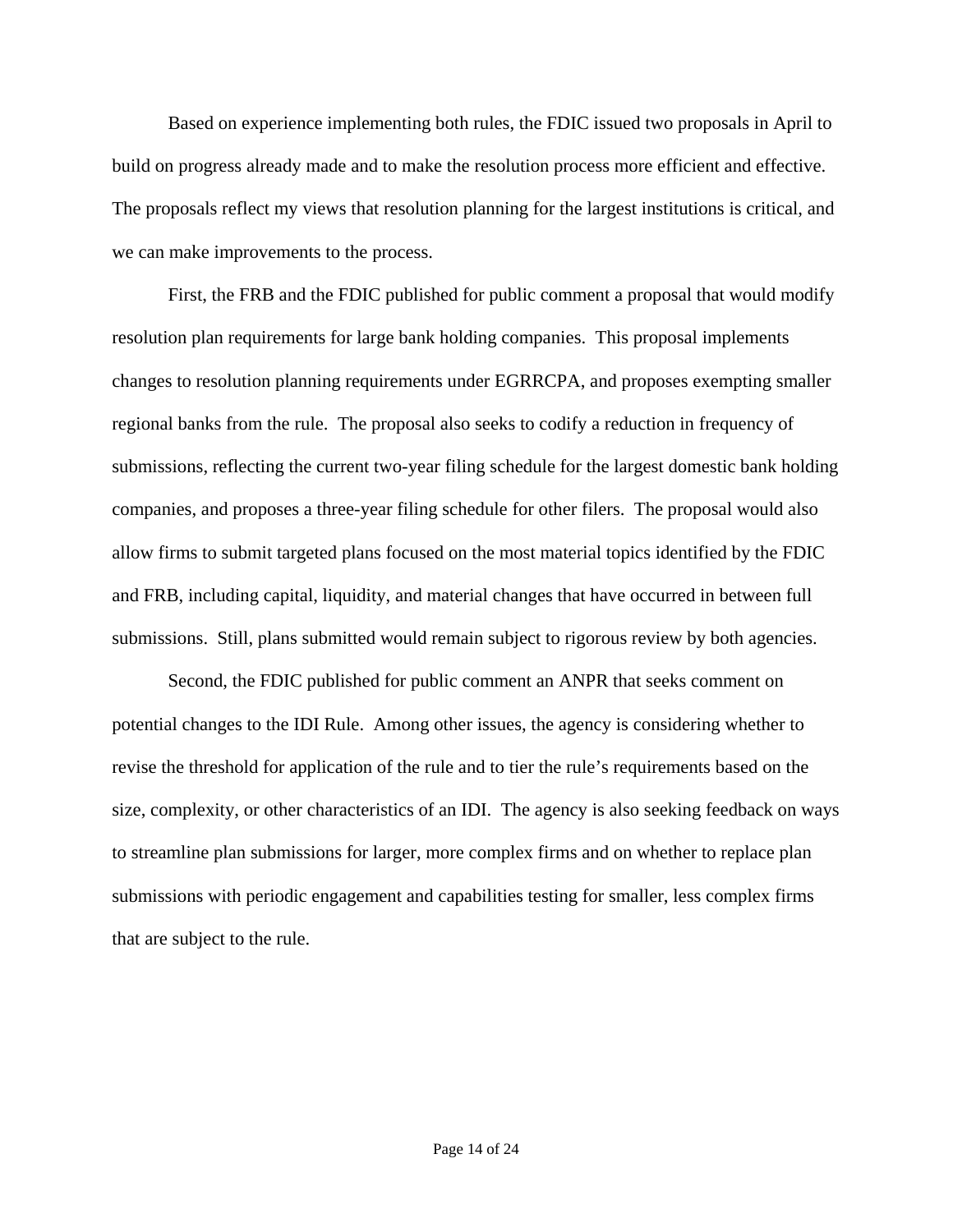## *The Role of Guidance*

As a supervisor, our rules and expectations should be clear to those we supervise. A key aspect of effective supervision is providing a level of certainty surrounding compliance with applicable laws and regulations.

Related to this concept, much has been said about the role of guidance in our regulatory and supervisory framework. Under the Administrative Procedures Act, a rule is defined, in part, as "an agency statement of general or particular applicability and future effect designed to implement, interpret, or prescribe law or policy."[8](#page-15-0)

Separately, there is supervisory guidance. Supervisory guidance can be a helpful tool to provide clarity to our regulated institutions and to FDIC supervisory staff on how to operate in a safe and sound manner, be fair to consumers, and comply with applicable laws and regulations. But supervisory guidance documents are *not* the same as rules, and should not be treated as such.

In September, the FDIC joined several other agencies to issue a statement clarifying to examiners and financial institutions that institutions cannot be criticized for "violations" of guidance, only for violations of law, regulation, or other enforceable conditions. We have taken a number of steps to ensure our examiners understand this, including written instructions, allhands examiner calls, and in-person training. We also are reviewing our outstanding guidance documents, the role such guidance documents play in the examination process, and our approach to issuing supervisory guidance going forward, including compliance with the Congressional Review Act.

l

<span id="page-15-0"></span><sup>8</sup> 5 U.S.C. §551(4).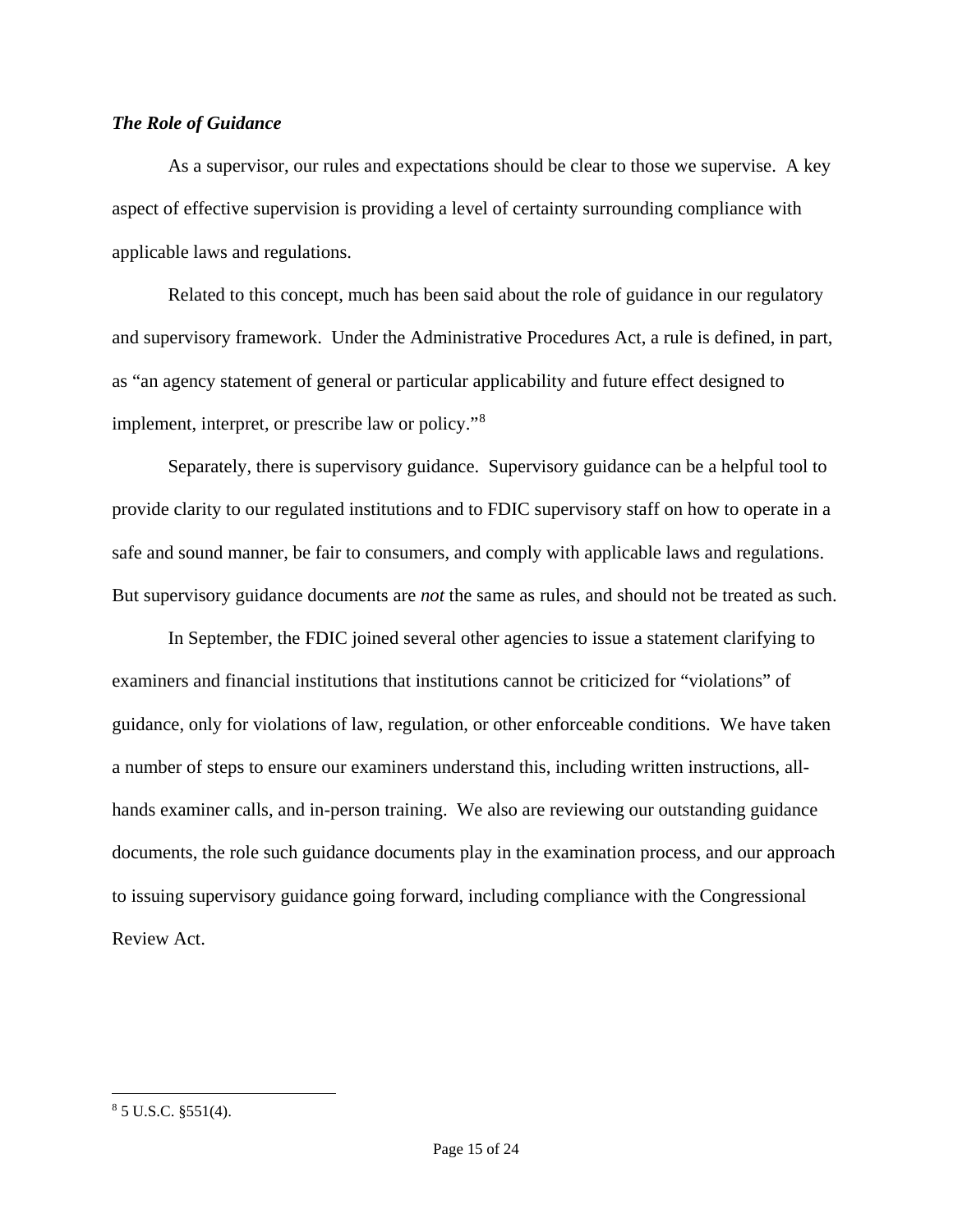### **Supervisory Efforts to Ensure Safety, Soundness, and Consumer Protection**

As noted, the FDIC is the primary federal regulator for  $3,495$  $3,495$  $3,495$  institutions.<sup>9</sup> The FDIC also has backup supervisory responsibilities under the FDI Act and the Dodd-Frank Wall Street Reform and Consumer Protection Act of 2010.<sup>10</sup> These supervisory activities (whether as a primary regulator or in conjunction with our partner agencies) are critical to fulfilling our statutory mandate to protect the DIF and to ensure the stability of, and public confidence in, the nation's financial system.

 Supported by our supervision efforts and a strong economy, our nation's banks are stronger than ever. Over the last ten years, we have replenished the DIF to  $$102.6$  billion,<sup>[11](#page-16-2)</sup> representing a ratio of 1.36 percent compared to industry estimates of insured deposits. No institutions failed in 2018, and none have failed thus far in 2019. The FDIC also decreased the number of receiverships under management by 66 last year, and has terminated an additional nine receiverships this year, leaving 263 receiverships under management at this time.

Our efforts to investigate bank failures and identify possible violations of law and regulation help hold banks accountable, as well as their officers, directors, and other employees or contractors. During 2018 alone, the FDIC recovered \$116.3 million from professional liability claims and settlements. Recently, the FDIC concluded a historic \$335 million settlement, tying a record for the largest settlement ever by any plaintiff in an accounting malpractice case.<sup>[12](#page-16-3)</sup> Working with the Department of Justice, the FDIC also helped collect \$8.3 million in criminal restitution and forfeiture orders in 2018.

l

<span id="page-16-0"></span><sup>9</sup> As of December 31, 2018.

<span id="page-16-1"></span><sup>10</sup> 12 USC Sections 1820(b)(3) and 1818(t).

<span id="page-16-2"></span> $11$  As of December 31, 2018.

<span id="page-16-3"></span> $12$  The aggregate amount of the settlement was \$395 million, when the additional \$60 million settlement against another party in the action is counted. FDIC Press Release, *FDIC Settles with PricewaterhouseCoopers LLP on Audits of a Failed Bank*, PR-19-2019 (March 15, 2019). Available at: [https://www.fdic.gov/news/news/press/2019/pr19019.html.](https://www.fdic.gov/news/news/press/2019/pr19019.html)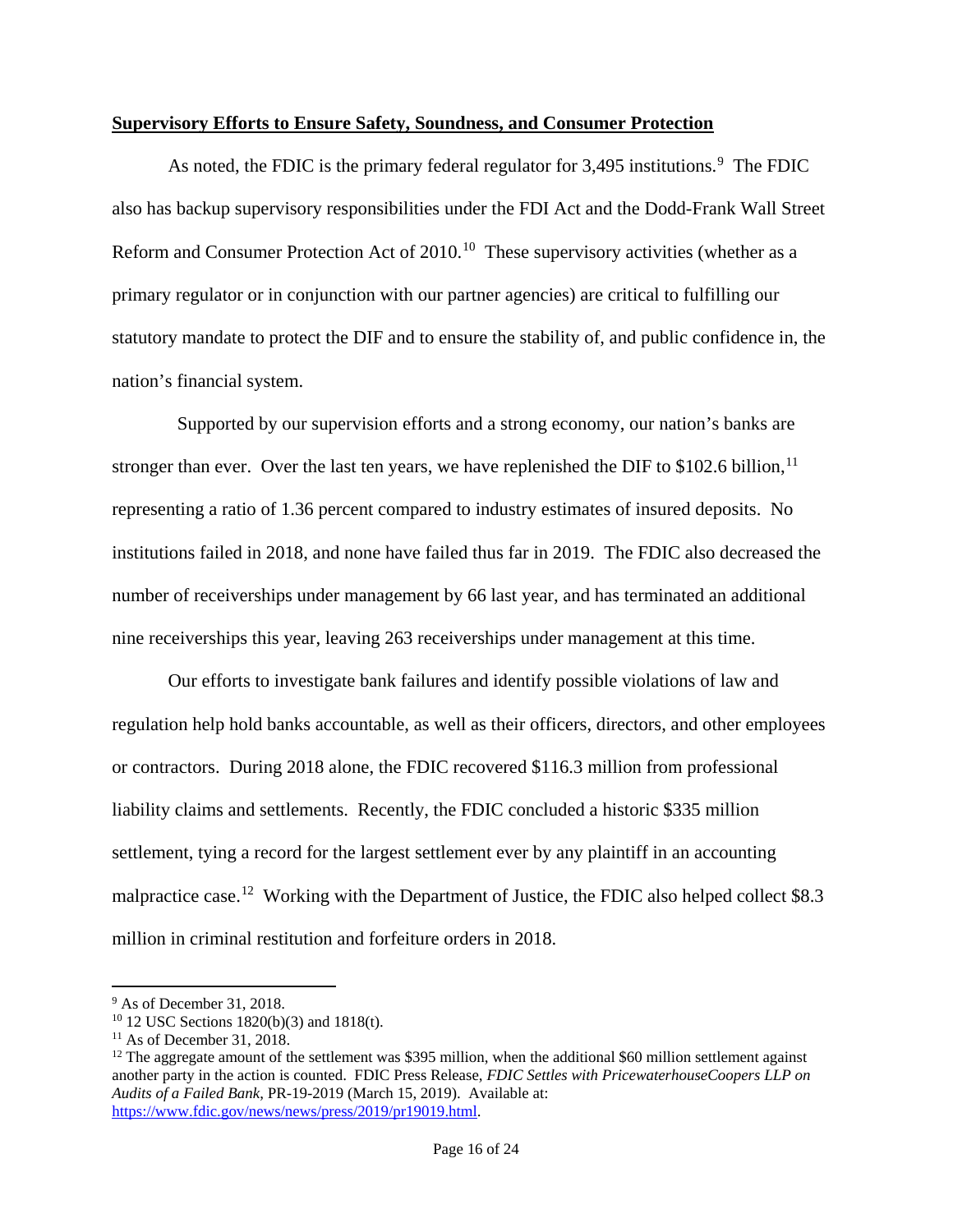The FDIC also initiates enforcement actions based on unsafe and unsound practices or conditions in institutions, violations of law and final agreements, and breaches of fiduciary duty, dishonesty or willful disregard by institution-affiliated parties. In that regard, the FDIC initiated 100 formal enforcement actions in the last year, which included 23 cease-and-desist actions, 52 actions to remove individuals from the banking industry, and 25 civil money penalties for illegal conduct. More than \$20 million was provided in restitution to consumers affected by improper practices during the year. Taken together, these supervisory and enforcement actions help protect our financial system and the customers that rely on financial institutions for safe and secure products and services.

#### *Risk Monitoring*

Our supervision efforts also help to identify and mitigate risks to the financial system, working both independently and in partnership with our fellow regulators. The FDIC is an active participant in the Financial Stability Oversight Council (FSOC), working with other regulators to monitor activities and events that could pose risks to the financial system. These coordinated efforts help to identify emerging risks to the financial system and are particularly salient in two areas, leveraged lending and cyber threats.

#### *Leveraged Lending*

With respect to direct exposure to leveraged loans, banks generally hold the revolving portion of leveraged transactions, which tends to be less risky than the portion held by institutional investors. Nonetheless, risks could flow back into banks through pipeline risk, indirect exposure through financing to non-bank lenders, and investment in collateralized loan obligations (CLOs). In addition, a significant rise in leveraged loan defaults could have broader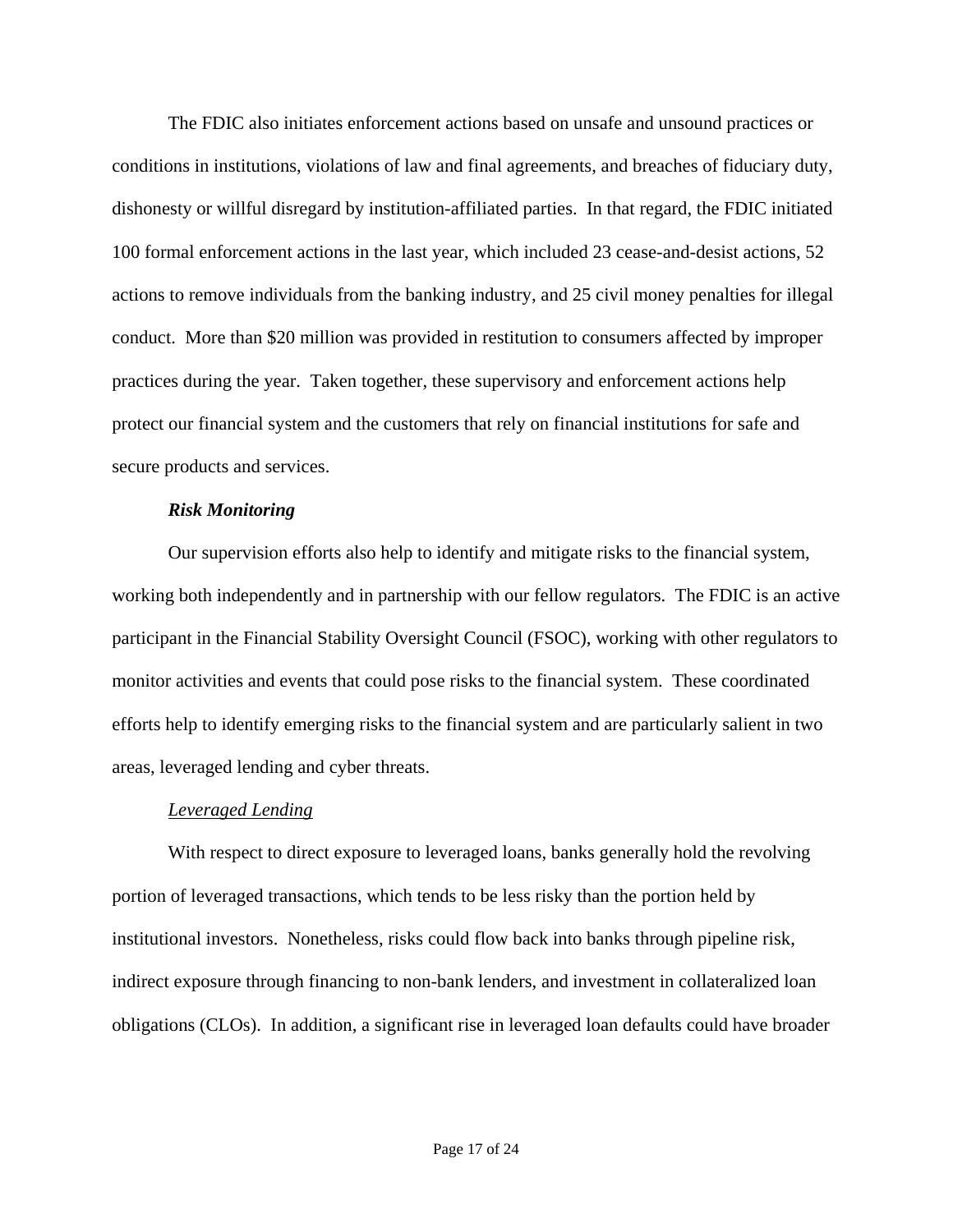economic impacts that affect both bank and non-bank sponsors of leveraged loans, and is something the FDIC is carefully monitoring.

Moreover, the FDIC continues to monitor the risks posed by leveraged lending, including developments in the market, growth in leveraged lending, concentrations of exposure at financial institutions, and associated underwriting standards. We are engaged in a continuous dialogue with other regulatory agencies on this matter.

### *Cyber Threats*

The FDIC is also actively monitoring cybersecurity risks in the banking industry. FDIC examiners conduct examinations to ensure that financial institutions are appropriately managing their exposure to cybersecurity risk. Our examiners verify that bank management has considered how cyber events could disrupt their operations and has designed resilience into their operations. To support banks in this regard, we recently added two new scenarios to a tool available on our website named "Cyber Challenge." Cyber Challenge is a set of ready-to-use scenarios and questions to assist banks as they discuss operational risk and the potential impact of information technology disruptions on banking functions. Notwithstanding these efforts, the risks posed by cyber threats remain persistent, and the fight against these threats will require continued joint efforts by the public and private sectors.

#### *Transparency*

The FDIC's responsibilities to preserve and promote confidence in the financial system and to protect the DIF also require openness and accountability to the public and insured institutions. To support these principles, we launched the FDIC's "Trust through Transparency"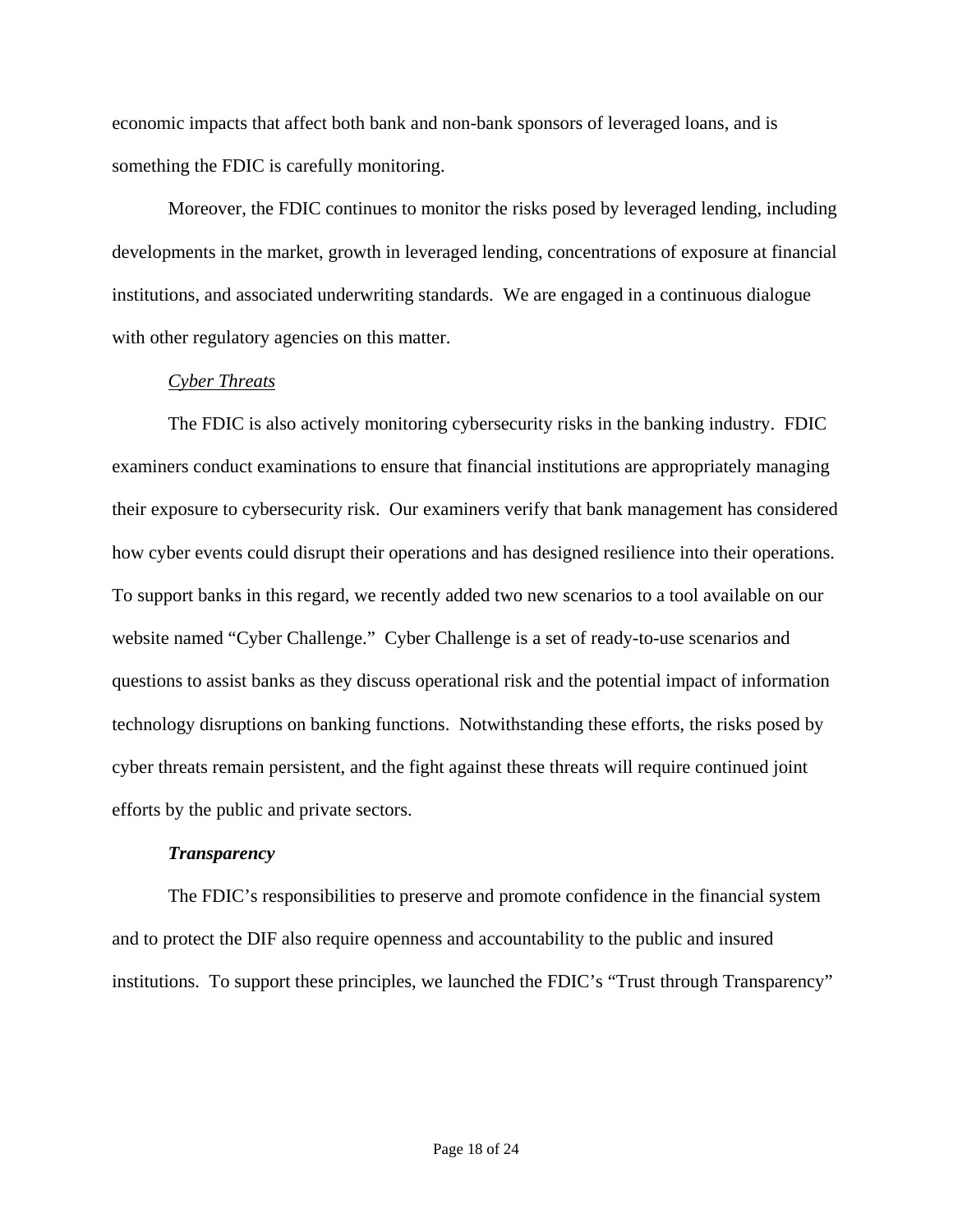initiative in 2018 and created a new section on the FDIC's public website where we publish FDIC performance metrics.<sup>13</sup>

The site also contains guidelines and decisions related to appeals of material supervisory determinations and deposit insurance assessments, as well as policies and procedures for how we conduct our work. Additionally, we made publicly available information on how our case managers and examiners implement the risk-focused supervision program. The FDIC is further reviewing our processes to ensure we have the proper balance between protecting confidential information and providing public access, and we will add to this website over time.

#### *BSA/AML Compliance*

l

Bank Secrecy Act and Anti-Money Laundering (BSA/AML) laws and regulations are a vital component of U.S. efforts to prevent unlawful financial transactions that help fund criminals, terrorists, and other illicit actors. These terrorists and criminals use increasingly sophisticated methods to conceal their transactions in an evolving financial, technological, and regulatory landscape.

The FDIC and the institutions we supervise for BSA/AML compliance recognize the importance of BSA/AML reporting. Nonetheless, the FDIC also recognizes that meeting these compliance obligations imposes billions of dollars in compliance costs at regulated institutions.

Considering these costs, we continue to encourage the Financial Crimes Enforcement Network (FinCEN) and our partners in law enforcement and the intelligence community to actively communicate the importance of this reporting and the impact that it has on their efforts

<span id="page-19-0"></span><sup>13</sup> *FDIC Transparency & Accountability* (October 04, 2018), available at: [https://www.fdic.gov/transparency/.](https://www.fdic.gov/transparency/)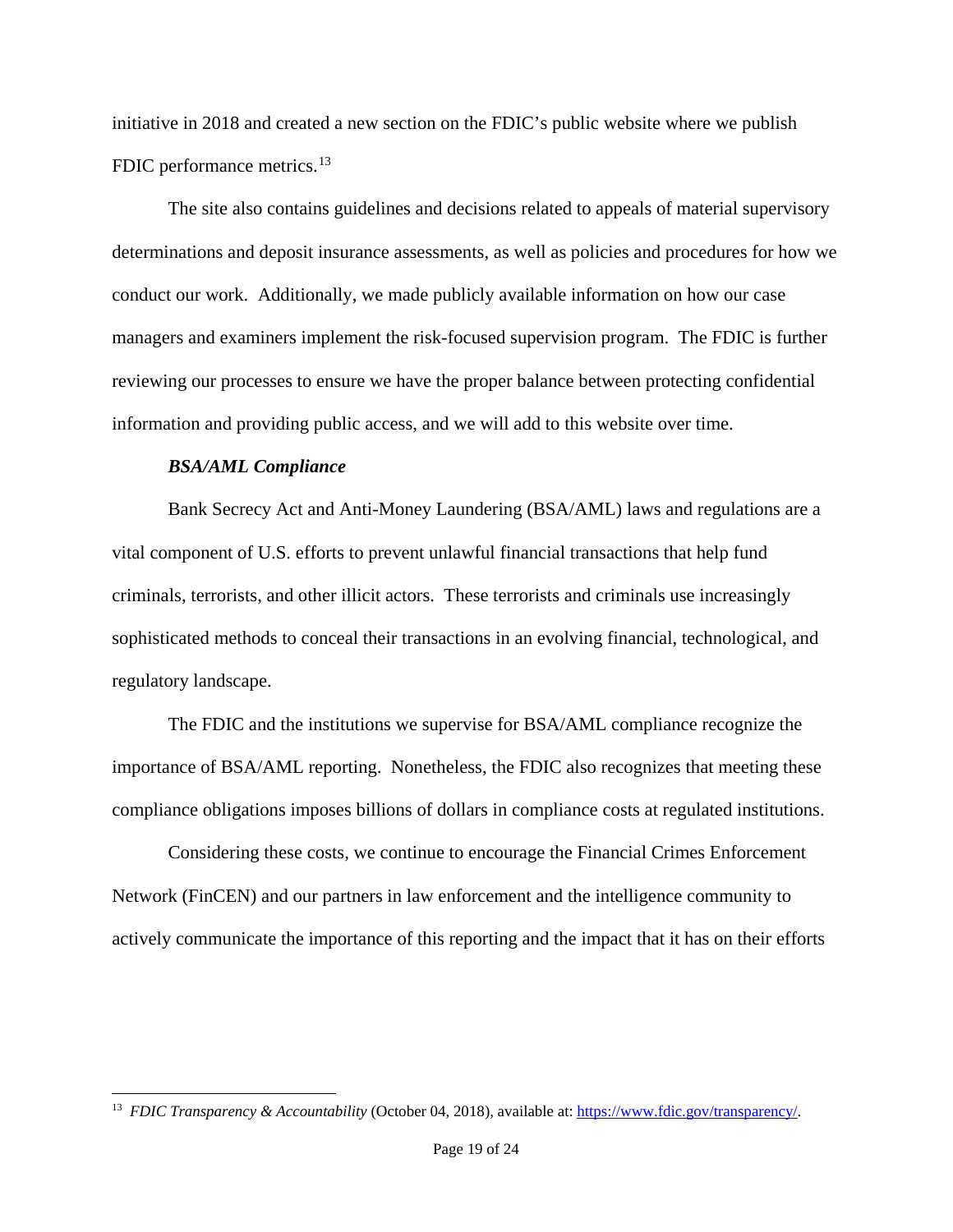to detect, deter, and disrupt criminal and terrorist organizations. At a recent CBAC meeting, FinCEN provided just such an eye-opening and unclassified briefing to CBAC members.<sup>[14](#page-20-0)</sup>

In addition to these communication and outreach efforts, the FDIC, along with the other federal banking agencies and the Department of the Treasury, including FinCEN, have convened a working group to focus on initiatives to improve the efficiency and effectiveness of the BSA/AML regulatory regime. The working group has already released statements encouraging innovation in BSA/AML compliance and identifying areas where banks can share compliance resources. [15](#page-20-1) 

## *CAMELS Ratings*

l

Since I arrived at the FDIC, I have sought to review longstanding processes and procedures that have not received regulatory scrutiny or updating in a decade or more to determine if they warrant modernization. One such supervisory tool is the interagency CAMELS ratings system that has been in place for more than 20 years and is vital to our supervisory efforts. Given its maturity and subsequent changes in the industry and technology, it is appropriate to ask for the public's views on the existing approach, how it has been implemented, whether it has been applied consistently to institutions of varying sizes, business models, complexity, and risk profiles, and the impact of various ratings on supervisory actions, including enforcement proceedings and application reviews. I have asked staff to develop options for working with other Federal Financial Institutions Examination Council (FFIEC) members to seek the public's input on this topic.

<span id="page-20-0"></span><sup>14</sup> *FDIC Advisory Committee on Community Banking: Archived Videos/Webcast of Advisory Committee Meeting*  (March 28, 2019), available at: [http://fdic.windrosemedia.com/.](http://fdic.windrosemedia.com/)

<span id="page-20-1"></span><sup>15</sup> FRB, FDIC, FinCEN, NCUA, and OCC *Interagency Statement on Sharing Bank Secrecy Act Resources*, FIL-55- 2018 (October 3, 2018), available at: [https://www.fdic.gov/news/news/financial/2018/fil18055.pdf.](https://www.fdic.gov/news/news/financial/2018/fil18055.pdf)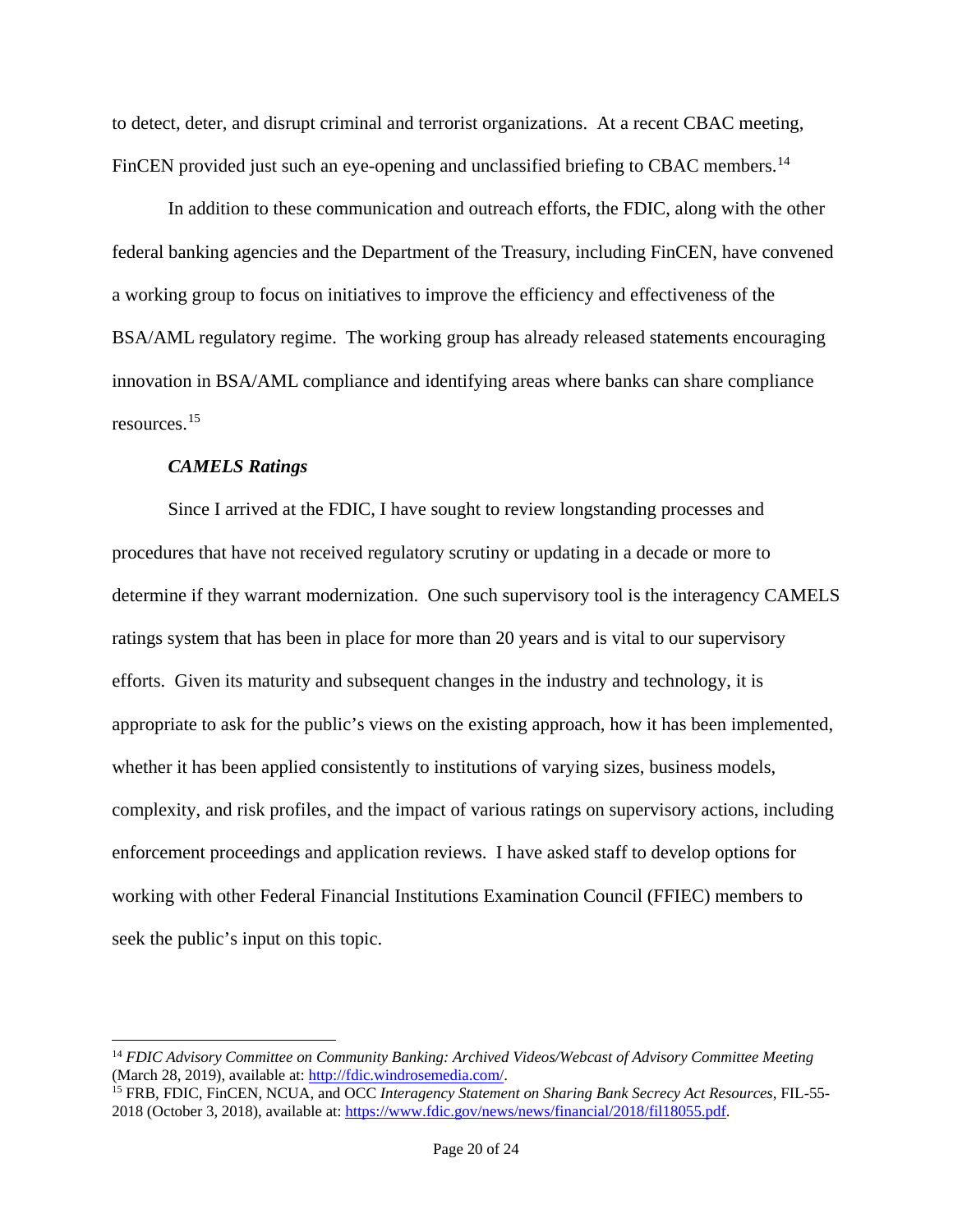#### *Reducing Community Bank Examination Burden*

The compliance officer at many of our community banks wears many hats, and may also be the Chief Financial Officer, a loan officer, and a teller. If we can make compliance at our nation's community banks less complex, while maintaining safety and soundness and consumer protections, we can help banks focus resources on the business of banking their communities, not dealing with bureaucracies. As an example, the FDIC was able to archive nearly 60 percent (493) of 837 pieces of supervisory guidance just by eliminating outdated and duplicative documents that had never been archived in more than two decades. We were able to take these steps without compromising the safety of the institutions or the stability of the financial system as a whole.

We have also incorporated additional risk-focusing and leveraged technology in our examinations to reduce the amount of time we are on-site at an institution without sacrificing the quality of our examinations. Risk-focusing allows our examiners to review information from an institution before an examination begins; to gain a better understanding of the institution's business model, complexity, and risk profile; and to focus resources during an exam on areas that present the most risk to the institution or its customers. Technology has allowed our examiners to perform some examination activities at the local field office instead of on-site at the institution, and we are focusing on additional opportunities to take advantage of technology in the examination process.

In 2018, risk-focusing and leveraging technology for consumer compliance exams allowed the FDIC to conduct an average of 62 percent of our examination off-site. We have incorporated similar risk-focusing and technology in our prudential exams, and have cut on-site days from 27 in 2010 to 23 in 2018. As we train our examiners more on the use of these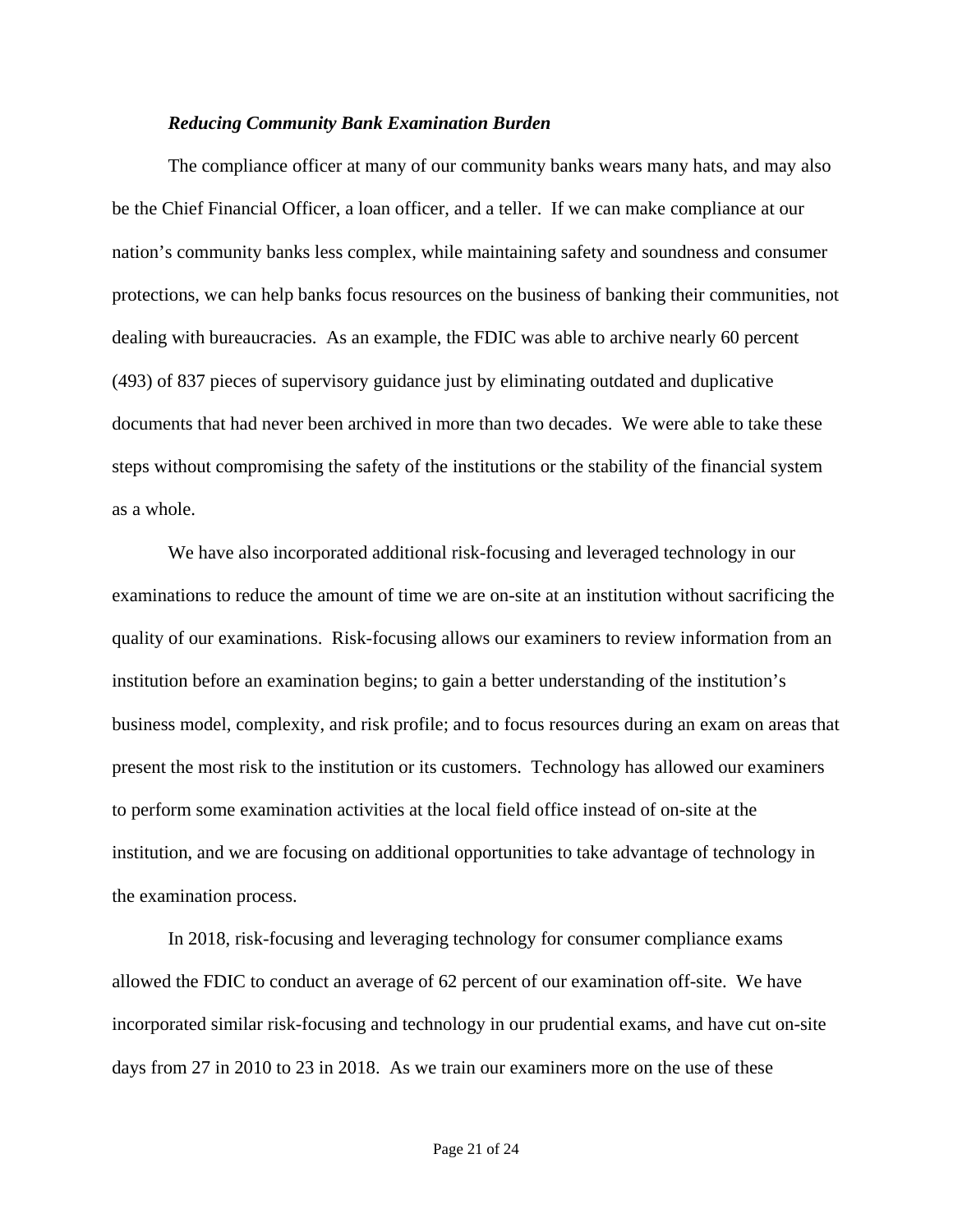techniques and incorporate new technology, we will further cut the costs of our exams on institutions without compromising on quality.

## *Leveraging Technology*

The FDIC supports innovation in the financial services industry, with particular focus on community banks. To ensure that we are prepared to address the changing landscape in financial services, the FDIC has dedicated significant resources to identify and understand emerging technologies. In October 2018, I announced that the FDIC would be launching an office of innovation, which we have since named the FDIC Tech Lab, or FDiTech for short.

While some banks have spent substantial sums on new technology and others have partnered with fintechs to expand their products and services, many banks – especially smaller banks – have been reluctant or simply unable to invest. We have already engaged with banks to understand how they are innovating and to promote technological development at community banks with limited funding for research and development. We are also looking at policy changes that may be needed to encourage innovation, while maintaining safe and secure financial services and institutions. Rather than play "catch up" with technological advances, the FDIC's goal is to stay on the forefront of changes through increased collaboration and partnership with the industry, to promote increased competition in the financial services sector, and to support innovation at community banks, including MDIs.

#### *Modernizing the FDIC*

As the financial services industry changes, the FDIC must evolve.

Over the last year, we have made significant investments in new technology within the FDIC. Our Chief Information Officer has initiated a data management initiative that will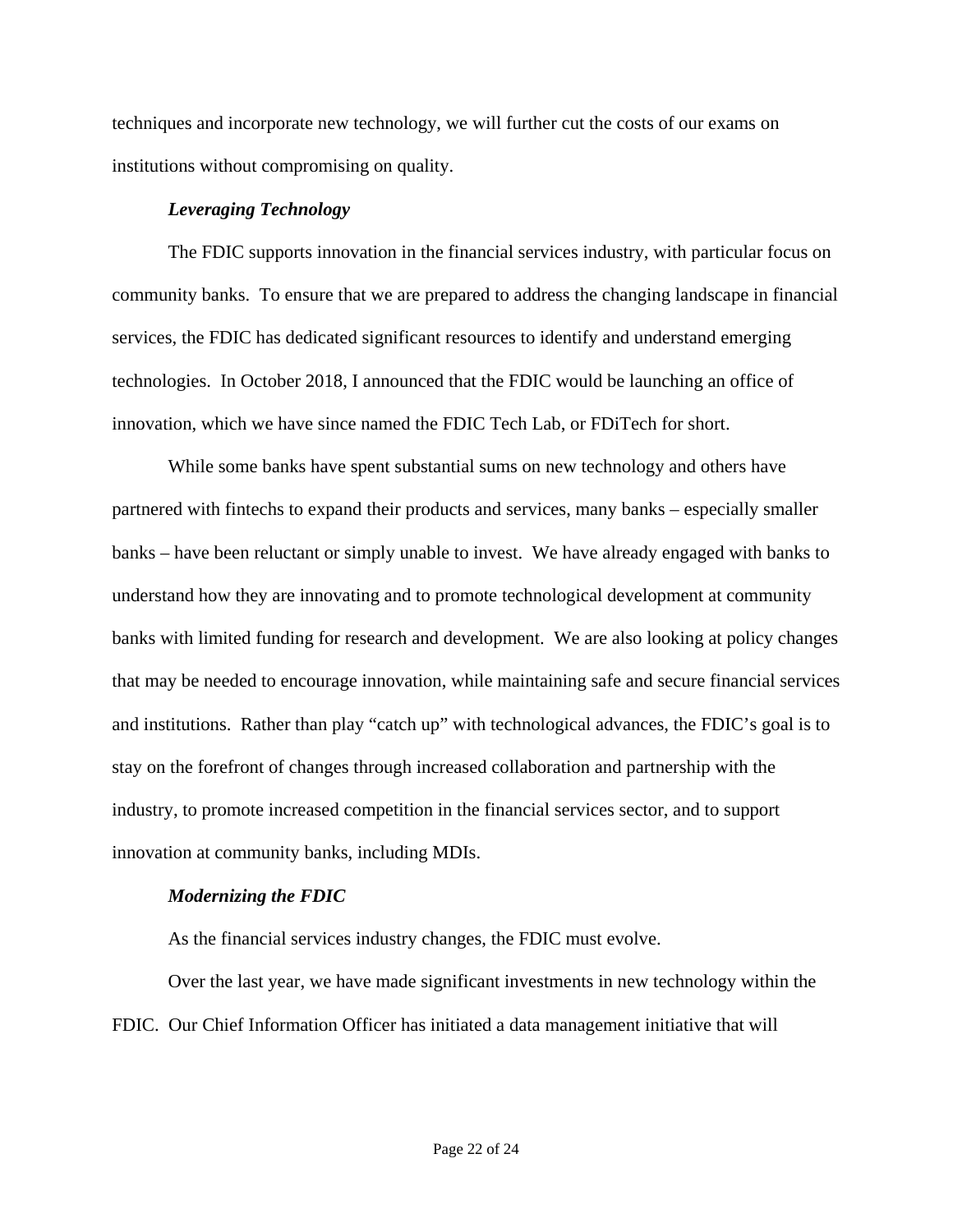promote information sharing within the FDIC and will enable the application of advanced analytic tools to FDIC data sets, including machine learning and artificial intelligence.

We have also established a Supervision Modernization Subcommittee for the CBAC. This subcommittee – composed of banks, technologists, legal experts, former regulators, and distance learning leaders – will make recommendations to the CBAC for improving our supervision activities. These recommendations will support new investments in technology and improvements in our supervision processes, including how we hire, train, and deploy our workforce.

#### *Maintaining a Diverse Workforce*

As I explained to the FDIC workforce in my inaugural equal employment opportunity policy statement, my personal and professional experiences have highlighted the importance of a workplace that is free from discrimination and that supports diversity and inclusion. The FDIC has a long-standing commitment to diversity. The racial, ethnic, and gender diversity of the FDIC workforce continues a steady increase since 2010 with minority representation at 29.9 percent and with women comprising 44.9 percent of permanent employees. We have continued our efforts to promote the participation of Minority and Women-Owned Businesses in FDIC contracting actions. We will continue to cultivate an FDIC that is accessible, inclusive, and diverse, treating everyone with dignity and respect while embracing our differences.

#### **Conclusion**

Most of my professional life has been focused on the financial services industry. Before my tenure at the FDIC, I intuitively understood how important our nation's banks were to the economy. But until I had real conversations with bankers, their customers, and state supervisors